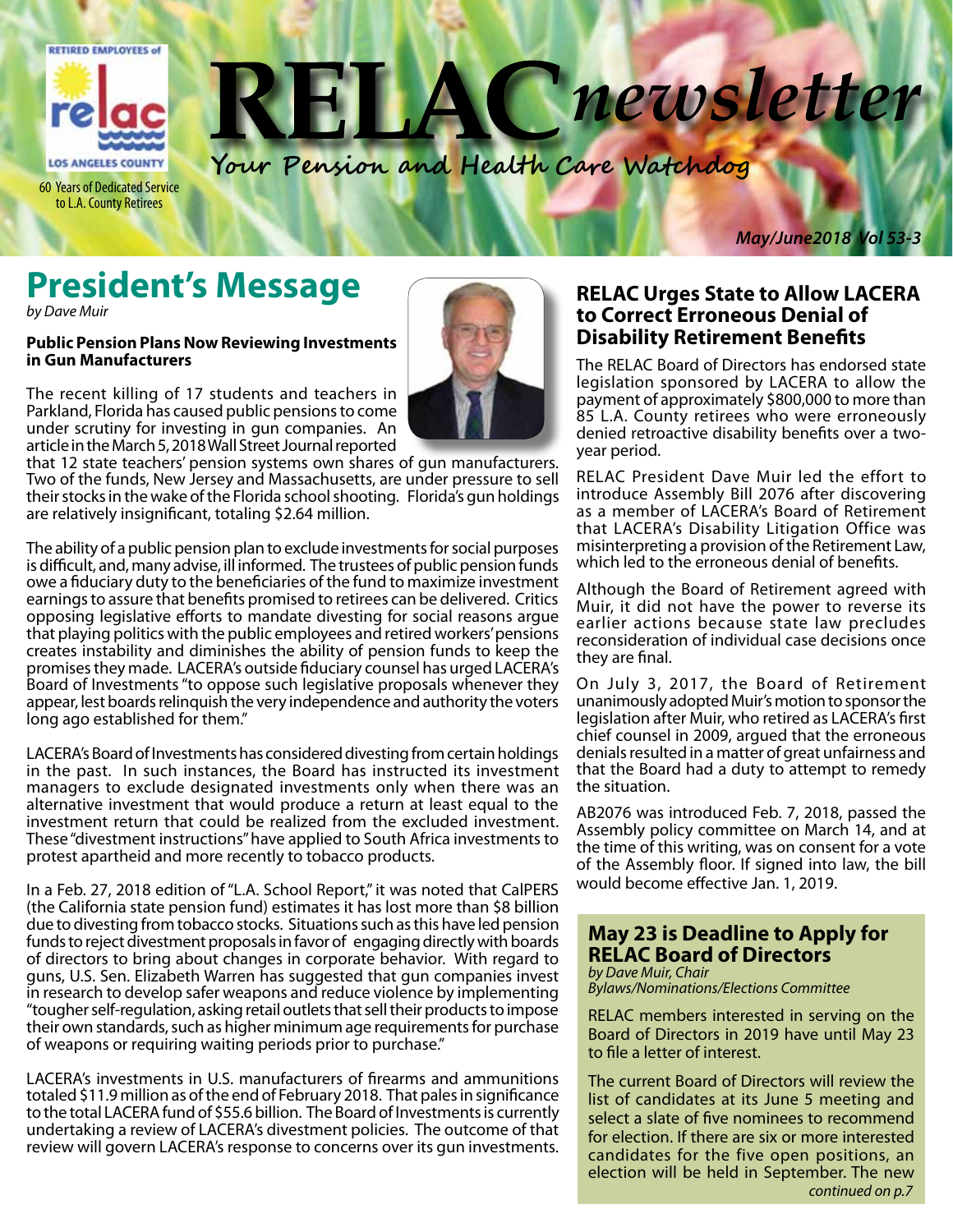## **Retirement Board**

*by Les Robbins Retiree Representative LACERA Board of Retirement*



Just about every health care conference that I attend these

days talks about two subjects: end of life care and the costs to the health care industry of diseases in the dementia category. Health insurance only covers so much of our health care costs and a great deal of the end of life care is NOT covered by our LACERA retiree health insurance program.

I want to talk a little this month about the importance of long term care (LTC) insurance. In the past, families were large enough to handle the challenges of taking care of family members who had various types of dementia such as Alzheimer's, as well as other old age diseases that are not covered by the hospitalization portion of your health insurance. Families today are much smaller and many times even those who have larger numbers of members don't have the resources that are necessary to deal with taking ill family members into the home during their last days.

There are a couple of things that you need to know about long term care insurance. First, it is cheaper the younger you are when you purchase. Second, the healthier you are the better your chances are to be able to purchase it. What I am saying here is if you are already very ill, you may not be able to purchase it at all.

Staff at LACERA spent months looking for and vetting the products that are out there. After a great deal of work, we found an LTC company that we believe is the best in the marketplace and offers policies that meet the specific needs of the LACERA membership. Our policy is secured through a company called Life Secure. Life Secure has a couple of representatives who handle our membership and they can be reached at (626) 818-2673. LACERA also offers workshops the second Wednesday of every month at 10:30 a.m. in the first floor workshop at the LACERA offices. You can make a reservation by calling the number above.

It is important to note that LTC insurance is not something that you should purchase without a one-on-one meeting with a Life Secure representative. This is rather complicated and you need to be fully aware of the benefits of our plans as well as the particulars of how LTC insurance works. There have been a lot of very bad stories about some of the LTC insurance plans that have been marketed to other organizations, such as skyrocketing premiums. I can assure you that our plan protects you very well and that the problems that other plans have experienced will not be problems that will impact our plans through Life Secure.

## **News From LACERA**

*by JJ Popowich Assistant Executive Officer*

LACERA's mission is to "Produce, Protect, and Provide the Promised Benefits" to its members. Fulfilling the second part of that mission, *protecting* your benefits, involves supporting good bills and fighting bad ones at all levels of government. It's especially important that we track the progress of bills that would affect our membership so the boards can take appropriate action.



On that note, the Board of Retirement has consistently supported the federal Social Security Fairness Act, which was introduced again in early 2017 as H.R. 1205 by Rodney Davis (R-Ill.) and S. 915 by Sherrod Brown (D-Ohio) and has since gone to committee in both houses. Similar versions of this act have been introduced in Congress since 2001! The act seeks to repeal the Social Security Windfall Elimination Provision (WEP) and Government Pension Offset (GPO), enacted in 1983 and 1977, respectively. These two provisions reduce the Social Security benefits of retirees who also receive pensions.

The way the WEP and GPO work can be complicated, so I won't get too far into the weeds. The WEP applies to those whose careers have been in both Social Securitycovered employment (most of private sector employment) and non-covered employment (usually public sector employment). If these workers receive a pension when they retire, their Social Security benefits are reduced -- in the Social Security Administration's words -- "to remove the advantage" of the formula that gave them a higher percentage of their earnings than long-term, lower wage workers. Although that reduction cannot be more than one half of the amount of the person's pension, the formula still goes too far, giving many public employees a *lower* percentage of their earnings than covered employees. For more information, please visit: https:// www.ssa.gov/planners/retire/wep.html .

Here's how the GPO works. The GPO reduces the amount of your Social Security spouse's or survivor's benefit by two-thirds of the amount of your government pension. The spouse or survivor of a worker covered by Social Security is entitled to a benefit from Social Security based on the worker's or deceased worker's wages. In the event that the spouse or survivor is covered by a pension plan like LACERA's, the GPO reduces the Social Security benefit by two-thirds. If the two-thirds of the worker's pension is more than the Social Security benefit, the Social Security benefit could be reduced to zero. That means the GPO can completely wipe out the spouse or survivor's benefit that a Social Security-covered worker earned over their lifetime. This provision disproportionately affects women, who make up 81% of those penalized by the GPO. For more information please visit: https://www.ssa. gov/planners/retire/gpo.html .

The Social Security Fairness Act repeal is long overdue. To punish those who worked in public service by reducing the Social Security benefits that their spouses earned is obviously unfair. As for the WEP, the Social Security Advisory Board zeroed in on the problems with the formula and recommended changes in a 2015 position paper entitled "The Windfall Elimination Provision: It's Time to Correct the Math." Hopefully there is finally enough momentum to fix these inequities that punish those who least can afford it. To date, Congress has not adequately addressed these issues. We can only hope that they will take positive action one day soon.

### **21st Annual Memorial Day Tribute to Veterans and Military Families to be Held May 26**

Los Angeles County's 21<sup>st</sup> Annual Memorial Day Tribute to Veterans and Military Families will be held Saturday, May 26 at Arcadia County Park, 405 S. Santa Anita Ave., from 10 a.m. to 2 p.m.

County Supervisor Kathryn Barger will be joined by other special guests for a Memorial Day tribute ceremony at 11 a.m.

The event, which offers free admission and parking, will showcase veteran talent, opportunities for veterans, resources, wellness and history. Other highlights include skydivers, military vehicles and equipment displays, a children's area, live entertainment and a food court. RELAC will have a table at the event.

The event is co-sponsored by Supervisor Barger, the County Department of Military and Veterans Affairs, the County Parks and Recreation Department, and the Association of the United States Army.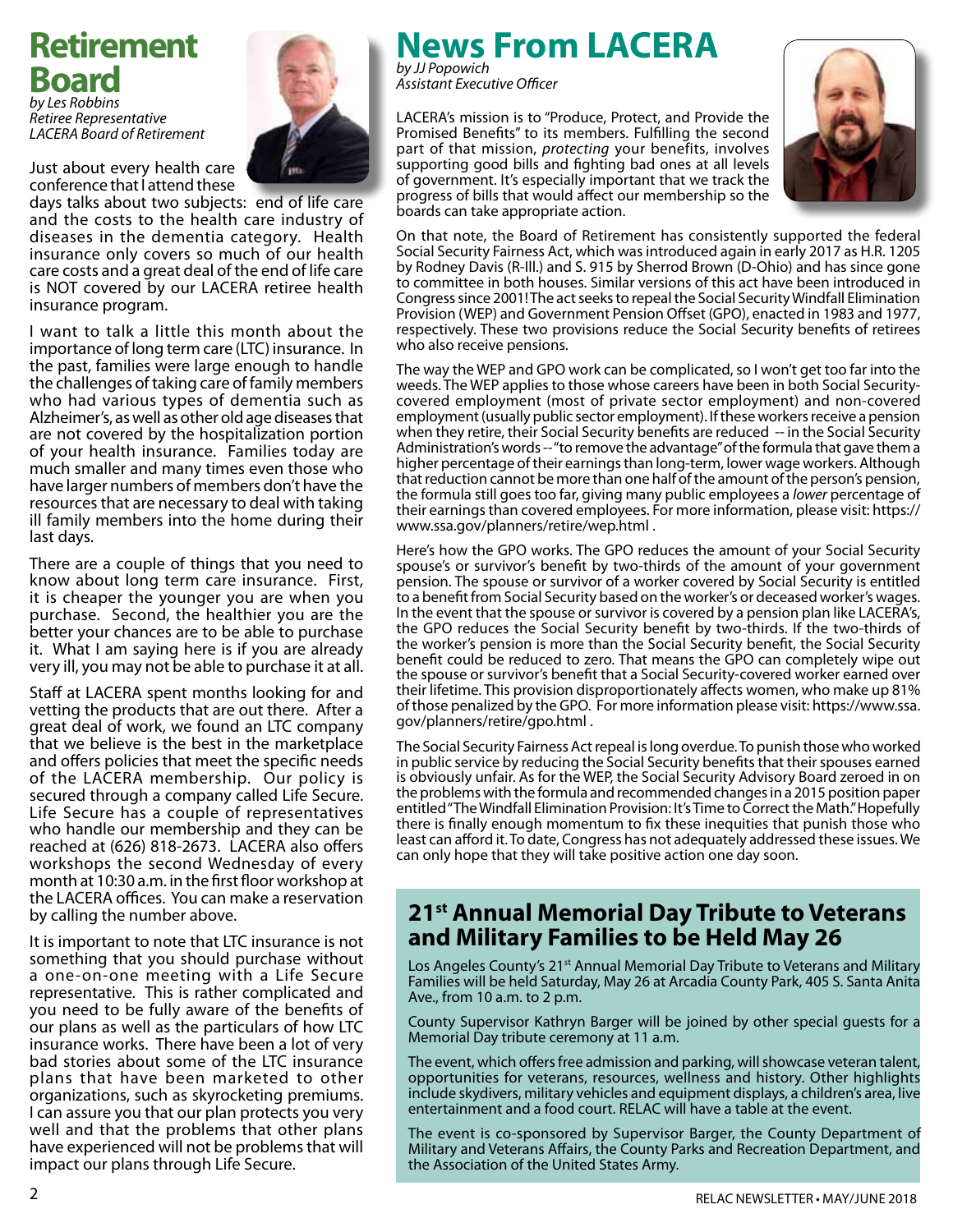

# **What's Happening?** *by Evelyn Gutierrez, Chair*

*Special Events Committee*

Lots of special events to report on, as the new chair of RELAC's Special Events Committee. In addition to our annual picnic and January 2019 luncheon, committee members have focused on exploring new



and exciting events that we can promote to our RELAC members.

Connecting with our County family, we have identified a number of special events that are available to County retirees and which we hope you enjoy.

*May 26 – Tribute to Veterans & Military Families* Arcadia Park, 405 S. Santa Anita Ave., Arcadia – From 10 a.m. to 2 p.m. Sponsored by Supervisor Kathryn Barger – Visit our RELAC booth.

*June 9 – L.A. County March of Dimes DODGER DAY* 6 p.m. Tickets are \$49 and include an "all-youcan-eat" buffet and a \$3 donation to the March of Dimes. June 9 is also "Manny Mota Bobblehead Night." RELAC members can purchase tickets online by using the code "RELAC." Your \$3 donation will be credited to the RELAC MOD Team. Visit Dodgers.com/LACountyMOD for tickets, use RELAC code. Check our website for updates.

#### *Aug. 31- Sept. 23 – L.A. County Fair*

Join County employees on "L.A. County Day" for a special ticket price, view the L.A. County Parade and visit L.A. County department booths. The actual date to be determined. Look for updates in the July-August newsletter and on our RELAC website.

*Oct. 13 – Annual RELAC Picnic at Santa Fe Dam* Area 5. Save the date for this fun event. We are celebrating our 60<sup>th</sup> birthday and honoring veterans. The Bobby Z Band will play and hold line dancing sessions.

I look forward to your suggestions and ideas on "Special Events" and request that you also check our website www.relac.org for new postings and updates. Thanks for your support!

### **RELAC Joins Older Americans Celebration**

The RELAC Board of Directors is proud to join the County Board of Supervisors in celebrating Older Americans Month in L.A. County. The May celebration theme "Engage at Every Age" pays tribute to older adults taking part in activities that enrich their physical, mental and emotional well-being, at any age.

We sincerely thank County retirees for the difference they make in our communities by sharing their wisdom and experience with others and the next generation. RELAC Director Don Fandry, who contributes his time and support to many community organizations, will represent RELAC at the County's 53<sup>rd</sup> Annual Older Americans Recognition Event on May 17.



*Don Fandry*

RELAC remains committed to promoting the many contributions that County retirees make to assist others in need and to enrich lives in our diverse communities.

#### **RELAC NIGHT AT DODGER STADIUM** *by Mary K. Rodriguez*

*Chair, Recreation Committee*

### **Friday, Aug. 24, 2018**



The **Los Angeles Dodgers will be playing the San Diego Padres.** Following the game there will be a great fireworks show.

This year the actual ticket price to RELAC is \$40 per person; however, with RELAC's subsidy, **your net cost is \$36 per ticket**. Our seats are in a great spot in the lower reserved section over home plate. It should be an awesome game!

This event has always been very popular, and a limited number of seats are available. Bring your family and friends and enjoy a fun evening. Fill out the coupon below and send it along with your check to the RELAC office. **The deadline for reservations is Aug. 6.** The tickets will be mailed to you the week of Aug. 13.

Please make your reservations as soon as possible. Hope to see you there! Go Dodgers!

| <b>Dodgers vs. San Diego Padres</b><br><b>Friday, Aug. 24, 2018</b>                                                                          |
|----------------------------------------------------------------------------------------------------------------------------------------------|
| Name _______                                                                                                                                 |
| Address                                                                                                                                      |
|                                                                                                                                              |
| l Phone                                                                                                                                      |
|                                                                                                                                              |
| Total Amount Enclosed: \$                                                                                                                    |
| Mail Checks payable to RELAC and mail to:<br><b>RELAC</b><br>1000 S. Fremont Ave., #15<br>Alhambra, CA 91803-8802<br>Deadline - Aug. 6, 2018 |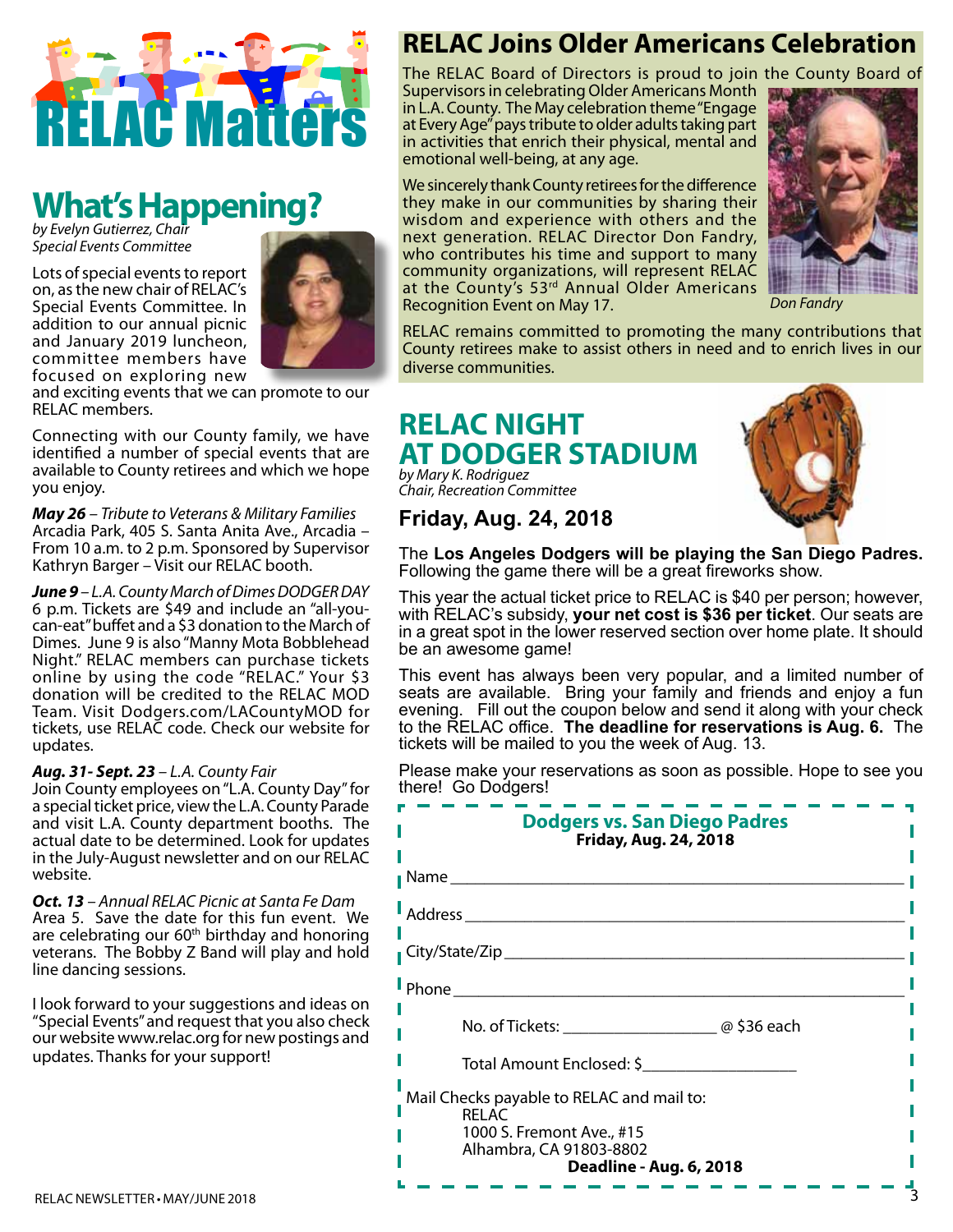### **LACERA Introduces Investment Dashboard on Website**

LACERA's investments continue to perform in an outstanding manner. The market value of the total fund increased from \$49.6 billion on Dec. 31, 2016 to \$55.6 billion on Dec. 31, 2017, an investment return of 14.9 percent! Average investment returns, after deducting fees, over three, five and 10 year periods were 8.1%, 9.1% and 5.7%, respectively. The low rate of return for the 10-year period is explained by the fact that years during the Great Recession are included.

The Investment Office has developed an "Investment Dashboard" that will be posted on LACERA's website in the near future. This great new feature provides enhanced transparency for LACERA's members and the public. The first release, covering the fund status as of Dec. 31, 2017, is included on this page. Data on the dashboard related to the "OPEB Master Trust Fund" refers to the fund maintained by the County for the retiree health care program. The dashboard will be updated quarterly.

#### **LCERA Investment Dashboard** As of 12/31/2017 Net Asset Value (5-Year) u.  $1000$ ter Pend Achail vs Target Alls si i ios ïш ii. Ŀв  $\overline{m}$ tin  $\sim$ зà und Performance **LACERA Pension Fund Asset Allocation** U.S. Review 23:4% **Buside, Saving 24,000** Det-12% Communities 2.5% Heigi Fundi 2.1% Private Equity 9.3% Fixed Income 24.6% Real Streets 11, 2% ÷ **OPEB Master Trust Asset Allocation** 08.81 Au3. 115 Taufu \$1.85 To be performance returns are ret of fires et solver and unauditect **Happy Birthday, RELAC Centenarians** Happy birthday to our members who will be 100 and older in May and June. They are: **Mary A. Urich**, 107, County Clerk, May 9, 1911. **Myron Schulhof**, 106, associate member, May 7, 1912. **Raymond K. Nimura**, 105, associate member, May 29, 1913

**Anderson .Johnson**, 104, Sheriff, June 14, 1914. **Maxine Jensen**, 102, Women's Hospital, May 4, 1916. **Ethel Mae Lambrinck**, 102, Los Angeles Municipal Court, May 30, 1916. **Charlotte F. Hammett**, 102, LAC+USC Medical Center, June 25, 1916. **Carnell Wallace**, 101, Probation, May 8, 1917. **Mary Anita Barbour**, 101, Los Angeles Municipal Court, May 26, 1917. **Rutilia Atanasoff**, 101, Public Social Services, May 26, 1917. **Antonia O. Perez**, 100, LAC+USC Medical Center, May 10, 1918**. Willlie Mae Bailey**, 100, LAC+USC Medical Center, May 27, 1918. **Pearlie Sceaver**, 100, Health Services, June 6, 1918.

## WELCOME NEW MEMBERS

**February 2018 – March 2018**

**Assessor –** Arturo Cuevas

**Beaches & Harbor –** Chuocheng Cheng

**Chief Administrative Office –** David Janssen

**District Attorney –** Alice Gonzalez

**Harbor-UCLA Medical Center –** Joyce Stallworth, Joel Ward

**King-Drew Medical Center –** Lina Wang

**LAC+USC Medical Center –** Debra Eng, Antoniette Valtier

**LACERA –** Gregg Rademacher

**Mental Health –** Larry Gasco

**Public Social Services –** Ailene Gonzalez, David McClain, Annette Motley

**Public Works –** Hassan Eldeeb

**Sheriff –** Betty Brennan, David Chambers, Donna Moomjean, Peggy O'Neal

**Active –** Adrienne Byers, David McDivitt

**Associate Members –** Suzanne Chambers, Delia Gasco, Francisco Gonzalez, Mike Lopez, Paul Moomjean, Edward Stambuk

*Thanks for New Member Referrals* 

We would like to thank the 10 members who recruited colleagues to join RELAC during February and March 2018. Partially due to members' efforts, in 2017 for the first time in many years, we recruited more members than we lost. Membership as of Dec. 31, 2017 was 18,812. Due to our aging membership, we must remain vigilant in signing up new members in order to remain a strong organization to protect your hard-earned pension and health benefits. For membership applications and brochures, call the RELAC office at (800) 537- 3522, e-mail admin@relac.org or go online at www. relac.org . Be sure to tell the new member to put your name on the membership application as making the referral.

Our thanks to these RELAC members (shown in bold) for referring new members (shown in italics):

**Bill de la Garza, Dave Muir and Diane Sandoval**, *Gregg Rademacher*, LACERA

**Henry Eng**, *Debra Eng*, LAC+USC Medical Center **Pattijo Fairbanks**, *Alice Gonzales*, District Attorney Judy Hammond, David Janssen, Chief Administrative Office

**Gwen Jones**, *David McClain*, Public Social Services **Gilbert Parisi**, *Arturo Cuevas*, Assessor **Les Robbins**, *Peggy O'Neal*, Sheriff **Patricia Roberts**, *Betty Brennan*, Sheriff

ì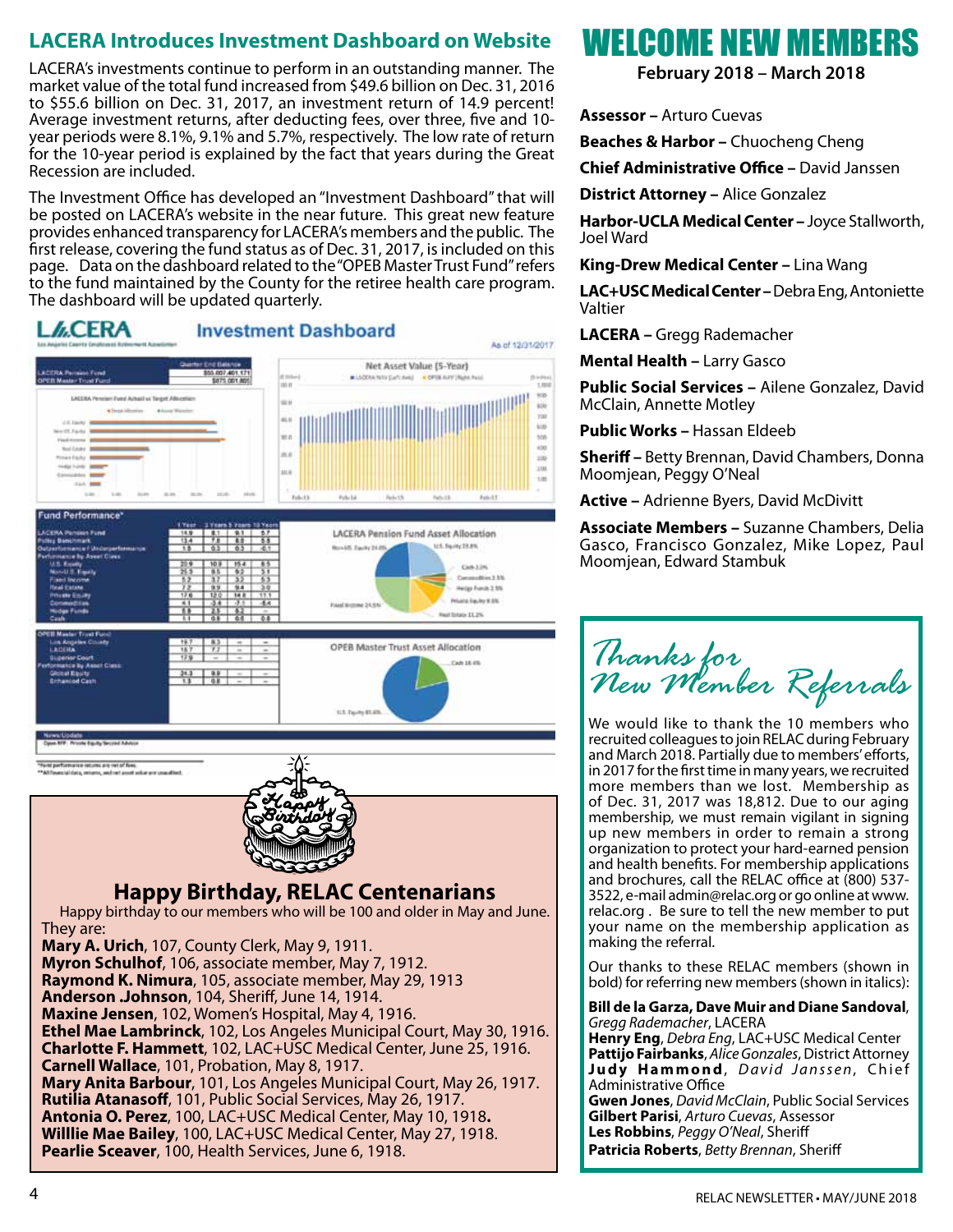## Vol 53 - May/June 2018

Number 3

Retired Employees of Los Angeles County 1000 S. Fremont Ave. Unit 15, Alhambra, CA 91803-8802

(626) 308-0532 (800) 537-3522 Fax (626) 308-2901

E-mail: admin@relac.org website: www.relac.org

#### **Board of Directors** President **Dave L. Muir**

Vice President **Brian Berger**

**Secretary** 

**Mary K. Rodriguez**

**Treasurer Greg Walia**

Past President **Bill de la Garza**

#### **Members**

Donald Fandry Evelyn Gutierrez Judy Hammond J. P. Harris Linda C. Hopkins Dyanne Nelson Alice Prouty Les Robbins Diane Sandoval

Editor: Judy Hammond Copyright © 2018 by RELAC. This information presented in your RELAC Newsletter is believed to be from reliable sources. However, no responsibility is assumed by RELAC or the writers for inaccuracies in the articles as published.

#### Office Hours

9 a.m. - 4 p.m. Monday - Thursday Closed Friday, Saturday, Sunday & Public Holidays

## **RELAC Golf News**

*by Gil Sandoval RELAC Golf Director*

#### **La Mirada Golf Tournament**

It was a beautiful day at the La Mirada Golf Course as we had our largest turnout in

some time. The wind played a role, but some of the players did extremely well. Benny Martinez won the "A" flight with a great net 68. He was followed by Michael Hernandez, who took second with a net 71. There was a tie for third, with Gary Hartley beating Chuck Adams as they both brought in net 74s.

Luis Martinez had a walk in the park in the "B" flight as his net 65 easily beat Al Kelly's second place finish at net 70. Newcomer Arthur Dass finished third at net 73.

The "C" flight were the players of the day with Terry Black winning with the low net of the day at net 60. Miguel Ortiz-Marroquin shot a great net 68 to finish second. Jim Meek was only one stroke farther back at net 69 for third place.

The ladies flight was a battle between Molly Silva and Charlene DeBie as they both had net 83s. Molly won in a card off on the second hole. The third place finisher was Marjorie Stevens-Kelly, who brought in a net 93. Unfortunately, the ladies did not hit any of the par 3s off the tee to win a prize. Well, better luck at Santa Anita in June!

The next tournament is at the Santa Anita Golf Course on June 4 - first tee at 8 a.m. Please note that the entry form can be found on the RELAC website at www.relac.org. Follow the link to activities (golf).

#### **LA MIRADA RESULTS**

| "A" Flight Winners (19 and under) |            |
|-----------------------------------|------------|
| 1 <sup>st</sup> Benny Martinez    | (68)       |
| 2 <sup>nd</sup> Michael Hernandez | (71)       |
| 3rd Gary Hartley                  | $(74)^{*}$ |
|                                   |            |

|  |  |  | "B" Flight (20 to 26 Handicaps) |
|--|--|--|---------------------------------|
|  |  |  |                                 |

| 1 <sup>st</sup> Luis Martinez | (65) |
|-------------------------------|------|
| 2 <sup>nd</sup> Al Kelly      | (70) |
| ard Authors Deed              | (72) |

| 3rd Arthur Dass                  | (73) |
|----------------------------------|------|
| "C" Flight (27 and up Handicaps) |      |
| 1 <sup>st</sup> Terry Black      | (60) |

| 2 <sup>nd</sup> Miguel Ortiz-Marroquin (68) |      |
|---------------------------------------------|------|
| ard Bas Mask                                | (60) |

3rd Jim Meek (69)

#### **Women's Flight**

 $1<sup>st</sup>$  Molly Silva (83) 2<sup>nd</sup> Charlene DeBie (83)\* 3<sup>rd</sup> Marjorie Stevens-Kelly (93) *\*Winners in a card off* 

#### **Closest to the Pin on Par 3s**

# 3 – Benny Martinez # 5 – Gil Sandoval # 9 – Andy Mendoza #11 – Terry Black #13 – Andy Mendoza #17 – Gil Sandoval

**NEXT TOURNAMENT** Monday, June 4, 2018 Santa Anita Golf Course 8 a.m. Start Entry Deadline – May 17



*Klauk and Mike Reyes, coordinator*

March 18 found our RELAC RV group, once again, at the Banning Stagecoach KOA. The weather was very pleasant and we were happy to see our friends again.

The KOA Park provides us with a very nice club room to fix our breakfasts and dinners. Of course, there is a lot of visiting and catching up to do.

This campout included just a small group of campers. They were Mike and Veronica Reyes, Bob and Linda Reyes, Ed Clifton, Don and Shirley Egbert, Dorie Fregeau and me. Linda Gutierrez was not to be left out, even though she does not have a camping vehicle. Linda rented one of the very nice cabins on the property not far from us. She was there to brush up on her Shanghai skills.

Our wagon masters, Dian and Leon Stegall, had to cancel at the last moment. Leon preferred to go to the hospital instead. He is doing well, though, and we hope he doesn't cancel like this again. Bob and Linda Reyes stepped up and took over the tasks of the breakfasts and main dish. Mike Reyes did the necessary financial transactions.

On Monday, Fred Weinberg joined us, as well as Diana and Al Medina (only to play cards before they left for Dodger-Angel baseball). Gil and Eloise Cardiel also joined us to get in some visiting.

Tuesday brought Ron and Betsy Morgon - who camped at the Morongo Casino, as well as Fred and Randy Forney, who guarded Betsy against the one-armed bandits. Ron is recovering from a serious surgery and we were happy to hear he is doing well.

On Wednesday, the group dined at Sizzler. Betsy won the 50/50 drawing and Mike Reyes won the gas card.

**Our next campout is at Flying Flags in Buellton on May 20. I hope to see you there.**



#### **RV Outing Notes** *by Jeanne Klauk*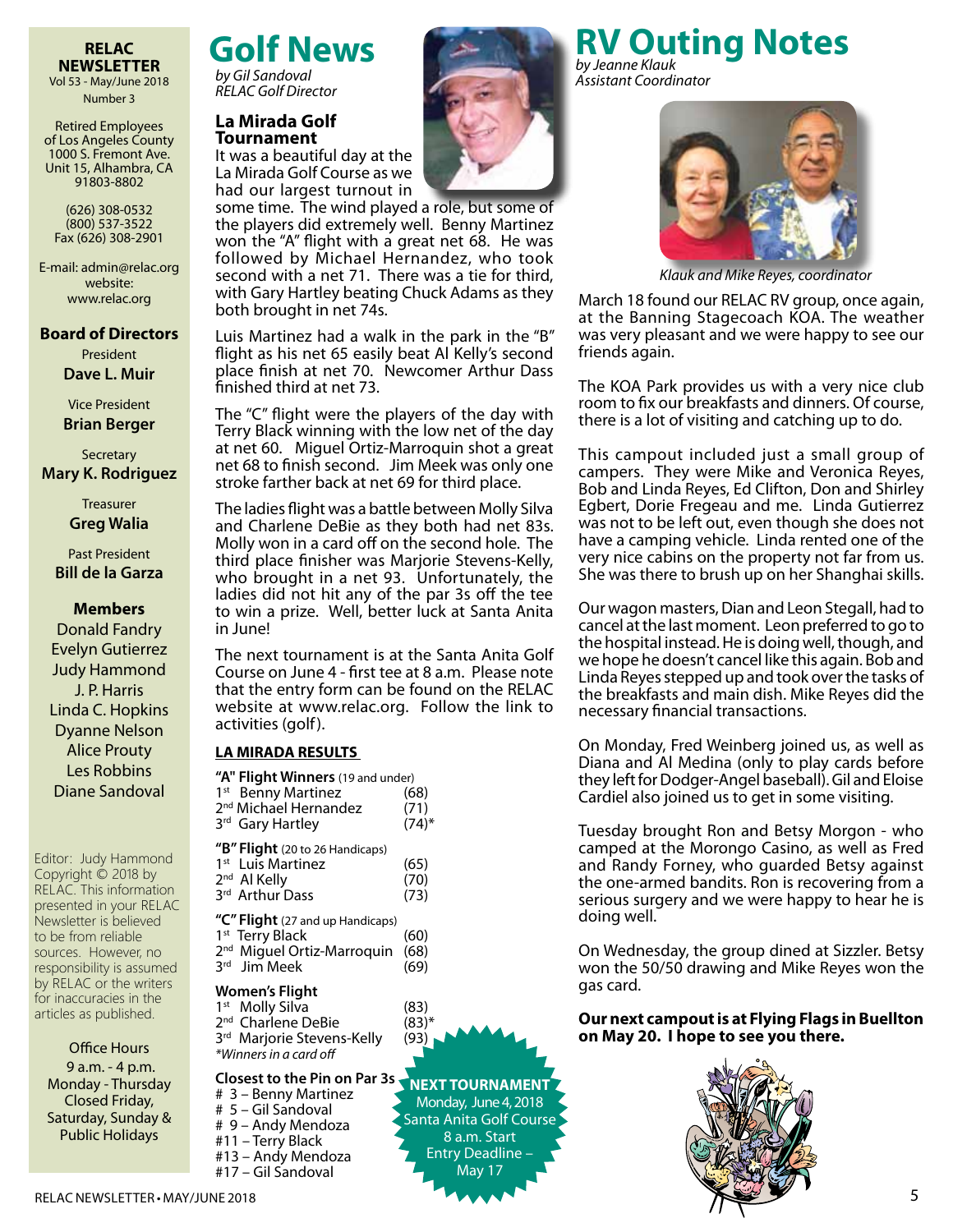

## **Letters To The Editor Write On!**

I was so sad when I heard the news of Frank Andrews' death. He was always one of my favorite colleagues.

#### **Sandy Reuben, former County Librarian**

*(Ed. Note: Andrews, director of the Animal Care & Control Department from 1989 to 2001, died at age 85.)*

Thanks so much for including the article on Frank Andrews in the March-April issue. This means so much to his family! I was going through photos from Frank's retirement and so odd to know that in addition to Frank passing away, Kenny Hahn and Larry Colvin also passed away and they were at and a part of his retirement party. Larry also served as Frank's chief deputy at Animal Care & Control when Frank just started with the department. Thanks again! **Kaye Michelson, Huntington Beach, California**

*(Ed. Note: Michelson was director of administrative services in the department when Andrews was director.)*

Thanks for the article on Philip Browning. I was the first communications person hired when Philip and Dr. Steven Golightly took over to change the (child support) culture from DA to social service. They are the best executives I have ever worked for—astute public servants attuned to service and people. **Al Reyes, Division Chief Outreach Services, Child Support Services Department**

The newsletter looks great! Thanks again for covering Kenny Hahn's passing and allowing Assessor Jeff Prang an opportunity to say a few words. **Robert Kalonian, Special Assistant to the Assessor/Public Information Officer**

Your "Inside Los Angeles County" article in the March/April newsletter mentioned that 20% of foster youth are LGBTQ. I was wondering about the source for that. I am in a volunteer group looking at child welfare services for transition-aged foster youth and this statistic is of interest to our work in this area. Thanks for any clarification you can provide. **Stacey Savelle, Department of Children and Family Services Retiree**  *(Ed. Note: The statistic was cited by Board of Supervisors Chair Sheila Kuehl in an interview with Daniel Heimpel in the "Chronicle of Social Change.")*

#### Please add me to your newsletter.

#### **Joseph Langton, Principal Deputy County Counsel**

*(Ed. Note: Membership in RELAC is necessary to receive a newsletter. The good news: employees do not have to wait until they retire to join RELAC.)*

Thank you for the lovely birthday card. Enclosed you will find an article from the Long Beach Press-Telegram that may be of interest to you. I may have retired from the Department of Public Social Services, but I am still active in the community. Be good to yourself! **Laura Mathews, Long Beach, California** *.*

*(Ed. Note: We included the article in this edition of the newsletter because we thought members also* would *find it of interest. Mathews, at age 95, is now in her 35th year as a volunteer at the Long Beach Police Department.)*

Could you please put my husband's name in your memoriam page? When I contacted RELAC, I thought his name would be included. He passed away in early September 2017, but I probably didn't notify RELAC until early November. Under the Sheriff section, please add Thomas F. Lonergan for your next newsletter. Thank you.

**Irene Lonergan, Downey, California**

On behalf of the Quality and Productivity Commission, I want to thank Linda Hopkins for an outstanding presentation on the Retired Employees of Los Angeles County (RELAC) at the quarterly meeting of the Productivity Managers' Network (PMN). Approximately 40 productivity managers and commissioners appreciated the informative presentation and the importance of RELAC to retired County employees and employees who are getting ready to retire. Many times employees are not aware of groups such as RELAC and often miss joining and learning about all the services offered. Managers were impressed that 800 retired employees (who are RELAC members) are 90 years or older, you have a membership of 18,000, and that RELAC is fighting to keep pensions and health benefits away from legislation that wants to change them. They were also impressed with the community work RELAC is doing and ensuring County employees stay active. Thank you for making the PMN meeting a productive learning experience for all. It clearly was a successful gathering.

#### **J. Shawn Landres, Chair, County of L. A. Quality & Productivity Commission**

Ever since I retired, I have been receiving the RELAC newsletter. Even though I moved from California to Georgia, the RELAC newsletter has never failed to arrive in my mailbox. As a retiree, please know how much I appreciate being able to keep up with all the news and events. I look forward to getting it every month.

#### **Lorena Pulliam, Jonesboro, Georgia**

Wanted to help you reach your \$5,000 mark (to raise money for the March of Dimes "March for Babies" campaign). Many thanks for taking such good care of all of us!

#### **Dolores Parrish, Belleville, Michigan**

*(Ed. Note: Parrish included a donation, which we very much appreciate.)*

Thank you for all the services and information you provide.

#### **Stephanie Franklin, Los Angeles, California**

Dear RELAC and Outreach Committee**:** Thank you so much for remembering my birthday with your lovely card. Much appreciated! Thanks. **Hanako Nakamoto, Pasadena, California**

What a great surprise (to be selected as a winner in the Valentine drawing). Thank you all so much! **Eileen MacMillan, Parker, Colorado** 

I appreciate my Valentine \$25 check. **Sylvia Hungerford, Santa Fe Springs, California**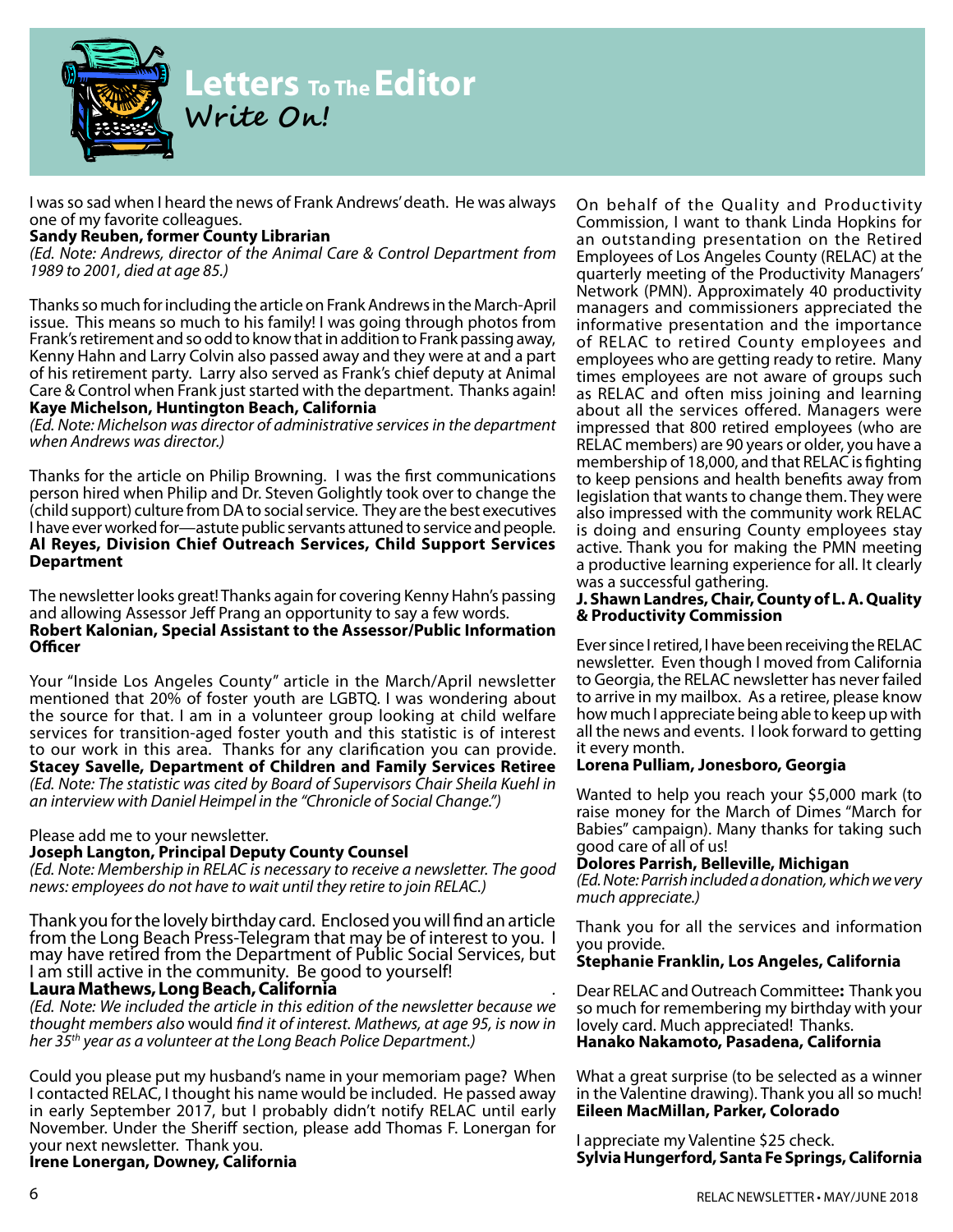Thank you so much for the Valentine check and the lovely heart print. And, dear ladies of the RELAC Outreach Committee, although a bit late, thank you for my birthday greetings. January was the month. This is the second time I won the Valentine drawing, although the other time was over 30 years ago. How about that? Thank all of you again.

#### **Virginia Baughman, Los Angeles, California**

Wow! Me a winner of the Valentine drawing? Thank you very much for the \$25 check! Also thank you for your services. We retired employees receive many benefits and I am always thankful! Blessings,

#### **Inaye Bell, Los Osos, California**

Thank you so much for including me in the Valentine drawing. After 30 years of retirement, it was fun and refreshing.

#### **Mary M. Jones, Los Angeles, California**

Thank you for all you do for us. Keep up the good work. Thanks for the Christmas card and the birthday card. My birthday was 1/27/1922. I just turned 96. I volunteer at different locations four mornings a week and I love it. Best wishes to all of you!

#### **Inez Watts, Wickenburg, Arizona**

Thank you so much for remembering my birthday. **Annie Motoyoshi, Redondo Beach, California**

A large hug and thank you to everyone at RELAC for all the hard work you do for us retirees. And, thank you for the newsletter, pocket calendar and the Valentine check!!!

#### **Ken Ward, Gardnerville, Nevada**

Here is my membership fee for 2018. Thank you so much for the pocket calendar – great way to make appointments for doctor and dentist appointments. That way you do not miss them even though we are older. Appointments are still important and we can even mark the fun things to do. Thanks for watching out for all of us. Keep up the good work.

#### **Gloria Boothe, Wilmington, California**

Thank you for remembering my birthday, and having a special handwritten greeting on the card made it even more of a joy! I would like to add a long overdue thank you for the beautiful Christmas card that I received during the holiday season. I really appreciated that. It added to my holiday.

#### **Patricia McGrath, Oro Valley, Arizona**

Thank you so much for the lovely card for my 92<sup>nd</sup> birthday on March 6. Also, thank you for the nice Christmas card. I had the flu during the whole month of January. I coughed for over three weeks and it left me very weak. God is healing me day-by-day and I am getting stronger. I really appreciate being remembered.

**Virginia Nanninga, San Marcos, California**

#### **Election Deadline** *(continued from page 1)*

directors will serve three-year terms beginning in January 2019.

Directors whose terms expire this year are Donald J. Fandry, Linda C. Hopkins, Alice Prouty, Mary K. Rodriguez and Diane Sandoval.

Applicants' letters should briefly explain their interest and describe the experience and education that enhance their qualifications. The Directors Nomination Committee will interview all applicants before adding their names to the list of candidates. Pursuant to RELAC's bylaws, a person who holds, or within the past 24 months held, a leadership position with an organization which represents County retirees that has a goal or policy that may be incompatible or in conflict with a goal or policy of RELAC is ineligible to serve as a director of RELAC.

Candidates should seriously consider the following desired qualifications when applying for a Board position:

1. Have the time and be willing to commit to attending monthly Board of Directors business meetings, quarterly general membership meetings, and committee meetings scheduled on an as-needed basis. Board and committee members are compensated for expenses incurred.

2. Have the time to serve the members of RELAC by actively participating on one or more committees, including Investment, Bylaws/Nominations/ Elections, Legislation, Recruitment & Marketing, Recreation, Regional Support, Special Events, and Newsletter.

3. Have the time and be willing to participate in RELAC activities and events.

4. Have a computer available to receive important messages and reports.

5. Enjoy interaction with people.

Any candidate who is not one of the five selected for the slate by the Board, or who missed the May 23 deadline for submitting a letter of interest, may file a petition signed by not less than 15 RELAC members. Such petition, along with a letter from the candidate accepting the nomination, must be received in the RELAC office no later than July 5 at 3 p.m. Petition forms are available at the RELAC office. THERE SHALL BE NO OTHER METHOD OF NOMINATION (Article VI, RELAC bylaws).

If an election is held, ballots will be returned to a designated CPA firm, which will conduct the count and report the results to RELAC and directly to each candidate. Results will be announced at the next regular general membership meeting and published in the November/December issue of the newsletter.





#### **New Retirees**

RELAC Board member Linda C. Hopkins, at left, congratulates new County retirees Sheryl Spiller, director of the Department of Public Social Services, and Victoria Pipkin-Lane, executive director of the Quality and Productivity Commission. Both retired at the end of March, and are RELAC members. *(Photo by Evelyn Gutierrez)*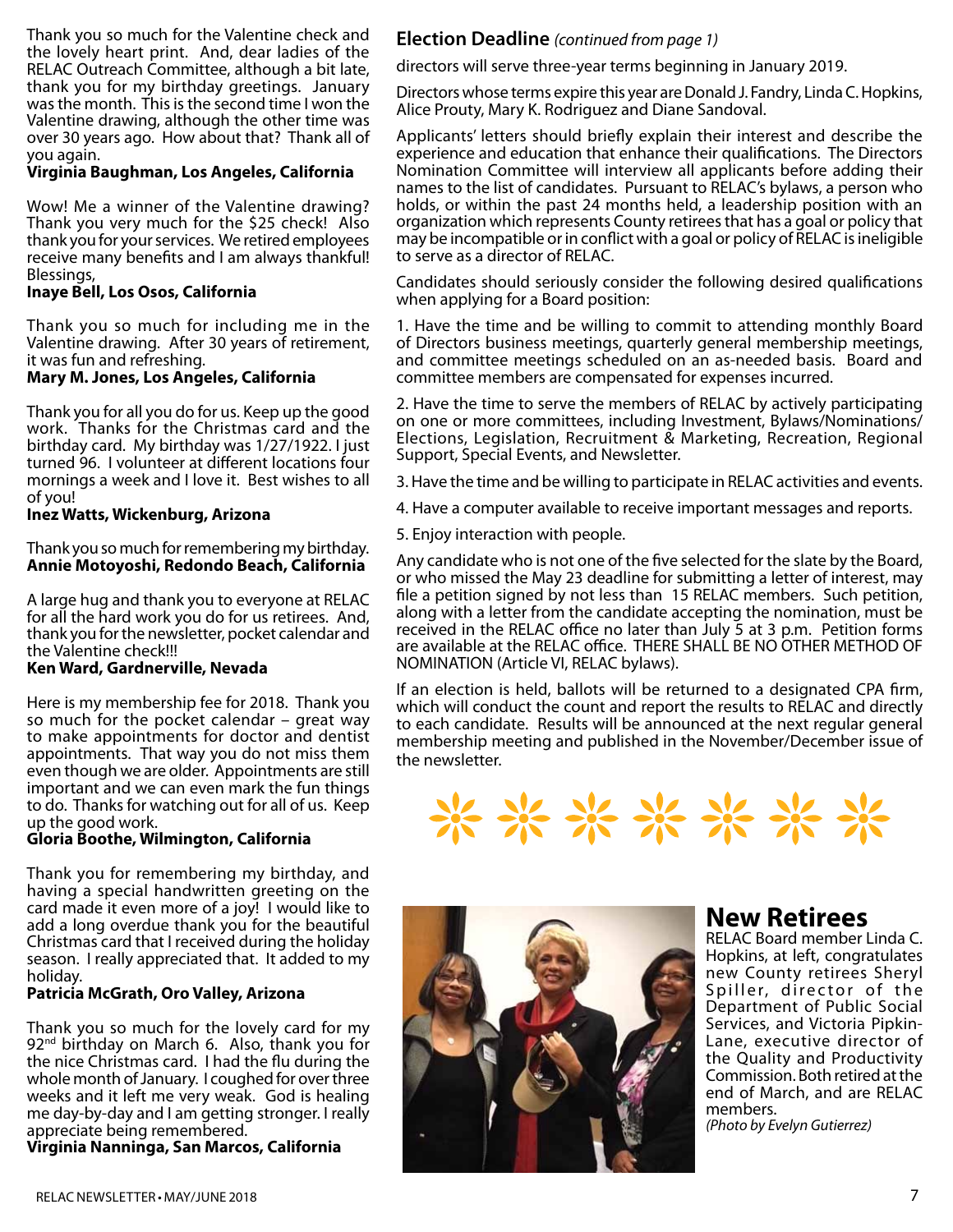# Keeping Up With Retirees



*We asked four RELAC members to let us know what they have been doing since retirement. Their articles follow.*





### **CAROLYN & PETER McDERMOTT**

Ask us what we remember most about our County experience and we will tell you without hesitation that it was the opportunity to work with people of incredible skill and humility who shared a common goal - providing the best possible human services to an at-risk population too often ignored or overlooked.

#### **PETER**:

A graduate of USC, I began my 27-year County career following an honorable discharge from the Marine Corps in 1956. I initially entered as a flood control maintenance man grade I as-needed and, following Civil Service exams, became the personnel officer. Positions in the Civil Service and Probation Departments followed and set the stage for my transfer to the Department of Health Services (nee Hospitals) in 1962 as the assistant hospital administrator of the newly opened Mira Loma Hospital in Lancaster. This was followed by appointments as associate hospital administrator, Rancho Los Amigos Hospital, and hospital administrator, Long Beach General Hospital and Olive View Medical Center. I retired from County service in 1982 to become the administrator of Valley Vista Community Hospital in San Gabriel. This led to work with AIDS Project Los Angeles and the opportunity to serve the Catholic Archdiocese of Los Angeles as the founding executive director of Serra Project-Los Angeles, a residential care program for persons with AIDS, including mothers and babies.

During my County service, I was president of the Los Angeles Lung Association and held numerous volunteer positions with the Frank Lanterman Regional Center for the Developmentally Disabled, Visiting Nurse Association (VNA), Mental Health Advisory Board, Hospice of Pasadena, and AIDS Interfaith Council of Southern California. I also served by Board of Supervisors appointment on the Mental Health Advisory Board and AIDS Commission (chairing both). After retiring again in 1994, I moved to Cape Cod, where I served on the boards of Cape Cod Hospital and Cape & Islands VNA; was the assistant harbormaster for the town of Harwich; and became a USCG Auxiliarist and U.S. Merchant Marine officer. Following a brief move to Punta Gorda, Florida in 2003 and working as a tow boat captain for Sea Tow, I relocated in 2006 to Tellico Village in Loudon, Tennessee, where I am currently active in the Marine Corps League, American Legion, USCG Auxiliary, Kiwanis, computer and amateur radio clubs, and community church. A Kiwanian since 1962, I was president of the San Gabriel Club in 1985 and Lt. Governor Division 10-CAL/NEV/HI 1987-88. As Coast Guard Auxiliarist, I have held positions at the flotilla and division levels and am qualified as an operational Auxiliarist, proctor, vessel examiner, qualifications examiner and instructor.

#### **CAROLYN:**

My County career, 1967 – 1996, was served entirely within the Department of Health Services (nee Hospitals) and included a variety of positions. Initially hired for a pilot project to improve medical record keeping at Long Beach General Hospital (LBGH), I remember telling administrator Al Karp that I didn't have enough work to do. When he was followed by Peter McDermott the following year, I would never utter those words again! After transferring from the medical director's office to hospital administration at LBGH, I first served as the secretary to the associate hospital administrator and later as the administrator's executive secretary. I credit Peter with recommending me for a position opening at Rancho Los Amigos Hospital as co-director of medical records. From Rancho I was asked to troubleshoot problems within the Health Facilities Division and then to help develop and implement ideas for a coordinated approach to nurse recruitment. This began a long and satisfying association with nursing that would follow me intermittingly throughout

the remainder of my career. From 1982-88 I served the director of Health Services as special assistant, responsible for Board of Supervisors relations and correspondence review. Interacting with Board offices and health deputies remain happy memories. But it wasn't long before nursing beckoned again, and I was appointed director, Office of Nursing Affairs, and tasked with implementing the recommendations in the 1988 Nursing Resources Advisory Report. Mid-point in this assignment I was also given the duties of director, Office of Governing Body Affairs, helping to interpret licensing and accreditation compliance standards. My final service to the County was as administrative deputy/ chief of staff for Personal Health Services. I list among my career accomplishments: the implementation of a computerized Nursing Home Information and Referral Service (winner 1976 NACO award for innovative program design), initiation of Nurse Recognition Week, implementation of a facility-wide medical dictation system with direct transcription services, and hiring the County's first blind medical transcriber typist.

In retirement, I have been active in local community politics and women's clubs in Massachusetts and Tennessee; presiding over the building of a Tennessee public library and serving as its board president; working as an ER volunteer at the community hospital; a welcome ambassador and church usher, scripture reader, and committeewoman. A USCG Auxiliarist since 1996, I have earned qualifications in surface and air programs and as an instructor. I write a newspaper column on safe boating and just completed two years as commander of my Tennessee flotilla. I've been fortunate to participate in post-9/11 daily safety patrols up and down the Atlantic seaboard; ferry then-President Clinton's secret service staff on vacation reconnaissance flights over Martha's Vineyard; supported the JFK Jr. search and recovery effort; and developed new, interactive training programs for Auxiliary nonpilot aviators faced with an in-flight emergency ("Fly, Land & Live") and for boating spouses who find themselves "Suddenly in Command." Proudly serving at all organizational levels, including national, I received Auxiliarist of Year honors in 1998 and 2017.

Peter and I met on the job in 1968, married in 1974, and have been blessed with a loving, blended family and a life of public service. We love Tennessee, but remain connected to Los Angeles through friends, fam- ily, and continuing loyalty to the USC Trojans.

It's now time for some new adventures, so we are looking forward to taking our Bichon Frise "Sir Winston" and new travel trailer on the road as early as next month.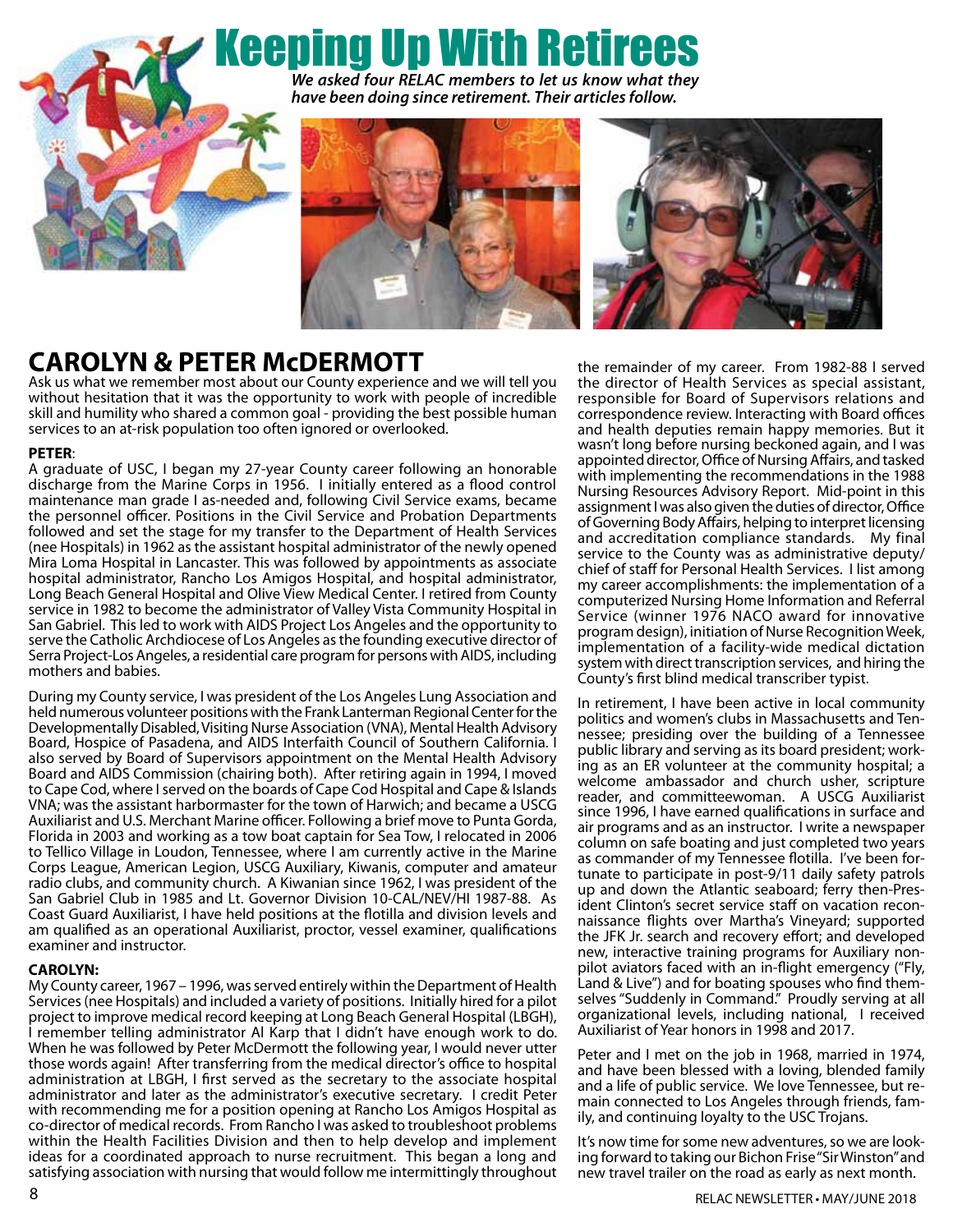## **David Flint**

When I graduated from the University of California, Santa Barbara in 1967 I applied for two entry-level jobs with L.A. County. I began my 40-year County career that year as a probation year as a probation and wife, Jorene at the Maria and wife, Jorene at the Saint Angles and wife, Jorene at the David Flint and wife, Nancy and Saint Angles and Wife, Jorene at the David Flint and wife, Nancy and Saint Angl Sylmar Juvenile



Hall, at the princely sum of \$608 per month. At the time, it seemed like a fortune! A few months later I transferred to the Department of Personnel. One of my early bosses was Dick Raymond, whom I always credit with teaching me how to write.

In 1970 I worked as part of a countywide "crash team" assigned to work on the general election. The County had just implemented a new punch card ballot voting system and things had not gone well in the primary election. I joined a legion of other staff specialists attached to the Registrar-Recorder, working under the direction of Harry Hufford. It was exhilarating and scary at the same time, with a high screw-up potential for everyone involved. Harry worked like a field general, pulling all the pieces together to improve operations and get the next one right. As he predicted, the general election was a success. I learned a lot from that experience and gained a lasting respect for Harry Hufford.

The best job I had in the County was working as a college recruiter, traveling around the country interviewing graduating college seniors for entry jobs as accountants, engineers, and administrative and personnel trainees. I managed the Department of Personnel-side of the Chief Administrative Office trainee program that brought in many of the County's future managers, with whom I worked later in other departments over my career.

In 1973 I moved to the Museum of Art, working in personnel and budget. I think that job was the most fun and introduced me to an appreciation for art and art history I didn't know I had. In 1976 I worked for Shirley Goldinger, the County's first director of Consumer Affairs, to establish that new department. I moved to Health Services in late 1977, first in the budget unit and then as personnel officer in Health Services Administration working for Lee Johnson, the best boss I had in the County.

I transferred to the Public Library in 1983 and served as administrative deputy until retiring in 2008. I was closely involved in creating two special financing mechanisms to restore lost revenue to the Library caused by the state's property tax shift in the early 1990s.

Before retiring I discovered an interest in family history and have been involved in genealogy research ever since. I was born in England and have been doing English genealogy research for the past 15 years. I devote a lot of time to that work, attending lectures and seminars, teaching classes, and occasional speaking engagements. I am actively involved in my local genealogy society and serve on the board. I also lead an annual week-long research trip to the Family History Library in Salt Lake City for about 35 people.

My wife, Nancy, and I have traveled in Europe and Canada, and made trips to England to keep in touch with family and visit the country where I spent my childhood. Earlier this year Nancy had a successful kidney transplant after nearly five years on the waiting list, and we are very grateful for that. We live in Irvine, in Orange County. We have an adult son who lives in L.A. and works in the film industry as an independent production designer and art director.

Life is good, and I love being retired. I enjoy reading the RELAC articles about other retirees, and appreciate the chance to share with you this trip down memory lane.

## **JIM HANKLA**

My association with Los Angeles County is a long one. It started when I was 6 years old and 2,000 miles away in Louisville, Kentucky. I had contracted polio in the epidemic of 1944. The prognosis



was not good, prompting my mother to search for the best polio treatment in the U.S. That, of course, turned out to be Rancho Los Amigos in Downey. That caused my family to move to Wilmington, California and arrange treatment for me at Rancho. The rehab worked and allowed me to live a nearly normal life. Later I was honored to participate in efforts, led by Supervisor Don Knabe, to save Rancho.

My next contact with the County came in 1957 after graduation from high school. I was hired by the Parks and Recreation Department as a summer nature instructor at Legg Lake at Whittier Narrows. That temporary assignment led to a recreation director job at Carmelitos Housing Project in Long Beach, where I was able to work while attending college at Long Beach State. I rejoined the County family in 1983 as the first director of the Community Development Commission. In between, I had served as 20 years with the City of Long Beach, ultimately as executive director of Community Development, Housing Authority and Redevelopment Agency; and as executive vice president of the Virginia Peninsula Regional Economic Development Corporation, serving seven cities, counties and special districts in the Williamsburg area of southeastern Virginia. That combination of experience was to serve me well in my application for the L.A. County CDC. Two years later in 1985, I was fortunate to be selected by the Board of Supervisors as the chief administrative officer (CAO).

I was encouraged to apply for the CAO job by Harry Hufford, but I never thought I had a chance. It certainly lends credence to the old saying "Be careful what you wish for." The CAO position was like drinking from a fire hose. It was truly about policy, but also potholes when Supervisor Kenny Hahn called to remind you of one that hadn't been fixed. I was privileged to serve Kenny, Ed Edelman, Pete Schabarum, Deane Dana and Mike Antonovich. I loved the job and had a great team, but in 1987 John Dever, city manager of Long Beach, announced his retirement. Due to the strong city manager charter, it had always been my aspiration to manage that city and I felt I had unfinished business there. I was contacted by Mayor Ernie Kell and encouraged to apply. I declined and said, "The CAO of L.A. County doesn't apply for jobs; make me an offer." They did and on April 1 (Fools Day) 1987, I became city manager of Long Beach, where I served for 12 years, through floods and riots and financial challenges.

After retiring as Long Beach city manager, I was blessed with the position of CEO of the Alameda Corridor Transportation Authority, widely regarded as an impossible job, but with some terrific engineers and lawyers, we completed the \$2.4 billion rail corridor in April of 2002, on time and under budget. Then Mayor Beverly O'Neill requested I join the Long Beach Harbor Commission to help refocus the organization more on community environmental concerns. With my fellow commissioners, we forged an alliance with competitor Port of L.A. and literally changed the world of international shipping to one of environmental stewardship. Since leaving the commission after six years, I have worked in the field of commercial solar development as senior vice president of government relations for PFMG Solar LLC. in Huntington Beach.

Throughout my career the most important reason for whatever success I have had is teams and team work! L.A. County was among the best.

I live in Long Beach and am a coin collector. I love hunting and fishing with my two sons and I love my azaleas.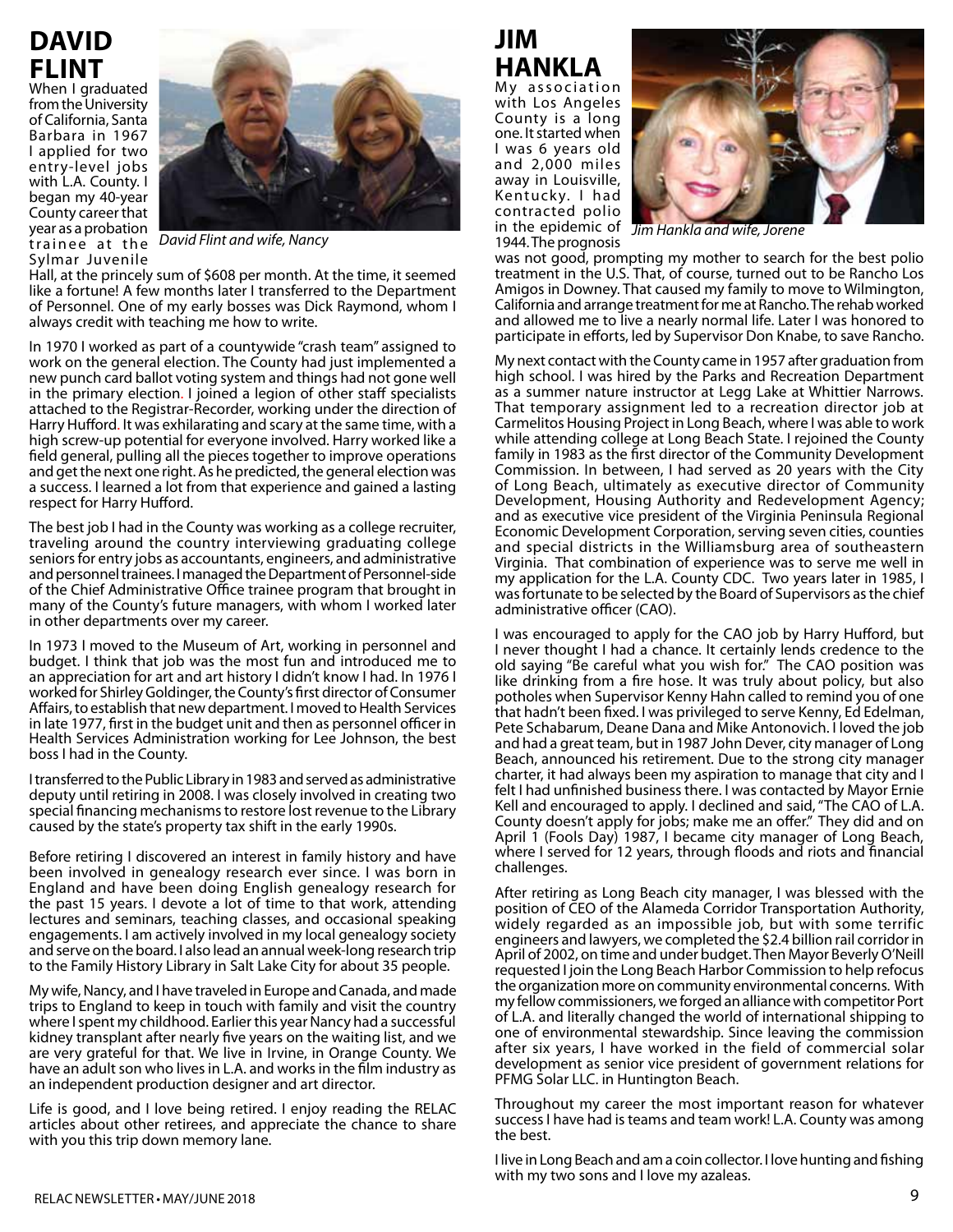*(The following story about RELAC member Laura Mathews was published in the Long Beach Press-Telegram on Feb. 13, 2018. Mathews, 95, worked for the L.A. County Department of Public Social Services before retiring in January 1979. She joined RELAC the following year.)*

### **At 95, Long Beach police volunteer says she's nowhere near hanging up her badge**

*By Jeremiah Dobruck | Press-Telegram*



For the last 35 years, Laura Mathews has volunteered at the Long Beach Police Department, and she has no intentions of stopping when she turns 95 on Valentine's Day.

As Mathews walked into the police station Tuesday morning, the department's top brass and more than a dozen of her fellow volunteers burst into a round of Happy Birthday, kicking off a surprise ceremony honoring her decades of service. Before Police Chief Robert Luna could

lead Mathews to a pink throne decorated for the occasion, she handed him a box of Valentine's Day chocolates. "This is for you and your staff," she said.

Police dubbed Mathews' surprise party Operation 35/95, a nod to her 35 years volunteering and 95 years of life. In that time, she's worked as an oncall translator — she's fluent in Polish, Spanish, Italian, Russian and French — served on the department's K9 Association Board of Directors, became a member of the LBPD's Senior Advisory Group and joined the department's Senior Police Partner program.

All of that is on top of Mathews' service in the U.S. Army Air Forces from 1942 to 1944, a career at the county Department of Public Social Services, two kids and a 45-year marriage. "You have invested so much time and effort into other people, and I think that's why our good Lord keeps you around," Luna said to Mathews.

To commemorate her seemingly boundless energy, the department gave her a fluffy, pink Energizer Bunny. And to signify her toughness and longevity, Luna gave her a new nickname. He called her the department's Iron Maiden."If I put her in a police car to work a beat car in our roughest beat, you would do just fine. You would do fantastic," the chief said. "Her personality, her spunk, her passion to serve, is second to none."

Mathews moved to Long Beach in 1970. Since then, her activism in town has extended beyond the police department. She's championed everyday causes like fighting to keep a cup of coffee affordable at the city's senior center or pushing for more parkland for kids.

In 2013, she told the Press-Telegram that fighting for those who couldn't stand up for themselves was one of her proudest accomplishments in life.

Before the crowd launched into another round of Happy Birthday on Tuesday, Mathews revealed her secret to longevity. "God has always taken care of me because I haven't got the sense to take care of myself," she said. "Be good to yourself" has become Mathews' trademark piece of advice during her tenure at the department.

On Tuesday, she added one more admonition to her repertoire: Don't get angry if you see a problem. Instead, fix it. "Getting upset about something doesn't cut the cake," she said. "What it does is it just poisons your system and affects your health. It affects your spiritual life. It affects your mind. … It's finding a solution to a problem that really makes a change." Her strategy has apparently worked.

In the middle of the party, Mathews called over the police department's volunteer coordinator. She had good news.She got her driver's license renewed yesterday, so she'll still be able to volunteer for at least two more years.

## FOR SALE

**MISCELLANEOUS ITEMS** – Elliptical \$50, gas grill \$100, black-and-white laser jet printer \$50, punching bag \$50, three bikes (one male; two female) \$50 each or best offer. Contact Deborah at (909) 374-9986.

**CEMETERY PLOTS** – Rose Hills Memorial Park, Garden of Affection section. Asking \$6,000 each (four available). Additionally, buyer pays transfer fee and endowment fee. Complete transaction will be at Rose Hills location. Contact Myra or Magi at (951) 322-2374.

**2014 Smart Fortwo Brabus Special Edition - \$13,990** – Only 11,000 original miles. Basically brand new! Rare Brabus Special Edition Model, not very many made. Fully loaded! Navigation system, Bluetooth, heated seats, interior all custom. Specialized leather seats with Brabus logo, stick-shift and steering wheel custom done in top grain two-toned leather. Large moon roof. Paddle shifters, plus many other custom features. Always garaged. Custom fitted car cover. It's a must see, one of a kind! Ask for Laura (661) 435-2806 (cell).

### **Annual Sheriff Retirees Reunion Set for June 17-22**

L.A. County Sheriff 's Department retirees (including civilian) and their traveling companions are invited to attend the 39<sup>th</sup> Annual Reunion at Inter-Mountain Fairgrounds in McArthur, California from June 17-22.

The fairgrounds is located on Highway 299, approximately 70 miles east of Redding. This beautiful valley lies between the peaks of Mt. Lassen and Mt. Shasta. The registration fee is \$10 per person, paid upon check-in.

Attendees may bring their RV, tent or stay in one of the local motels in Fall River Mills. Full hook-up camping, showers, laundry, 30-amp and some 50 amp service is available at \$15 per night starting June 15. Those arriving earlier will pay the normal campground rate.

Activities include golf at a championship 18 hole course, horseshoes, lawn darts, Bocce ball, card tournaments, potluck dinners, steak fry, a catered dinner, a pancake breakfast, fishing, visiting a casino nearby, sightseeing or just kicking back and relaxing. Plenty of war stories, tales of then and now, and lie-swapping may be heard daily. Newly retired and surviving spouses are especially welcome!

To RSVP or obtain additional information, contact:

- Charlie or Linda Engelbart (562) 921-2838, pt4charlie@aol.com
- Tom Sargent (530) 243-8982, tsgt907@ charter.net
- Richard or Judy Smith (626) 444-0686, retiredstars@earthlink.net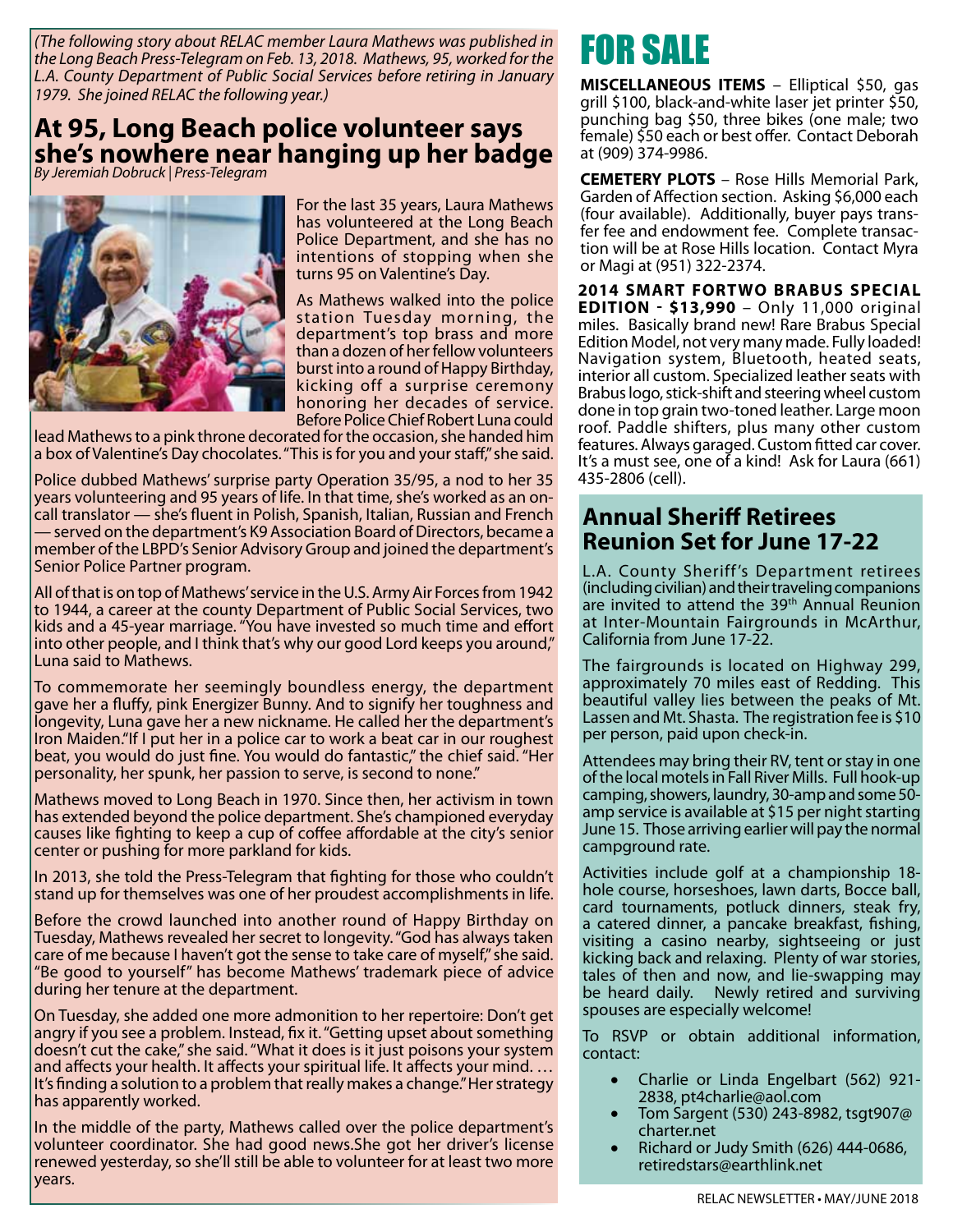

*Board of Supervisors Executive Officer Lori Glasgow, right, with family.*



*Sheriff Detective Tanya Owen, Sheriff Jim McDonnell.*



*Mental Health Chief Deputy Director Robin Kay, former directors Areta Crowell and Marvin Southard, Director Jonathan Sherin.*



*Director of Public Social Services Sheryl Spiller and family.*

## **Retirement Notes**

*by Judy Hammond, Newsletter Editor*

Detective **Tanya Owen**, retiring after 30 years in the Sheriff's Department, lost her husband, Sgt. Steve Owen, in 2016 when he was killed on duty. Yet, she does not regret their decision to work in law enforcement. "It has been an incredible journey. And in spite of the way things have happened, in spite of the fact that I'm not retiring with my husband, I can honestly tell you it was truly a privilege, and I can speak for my husband, to have served our community. And we would do this all over again, without a doubt."

**Sheryl Spiller**, who retired as director of the Department of Public Social Services on Feb. 28 after more than 50 years with the County – beginning with a summer job as a typist-clerk – said she was looking forward to relaxing and spending quality time with her family, which includes a daughter and three grandchildren, and plans to focus her energy on her passion for gardening.

Supervisor Hilda Solis said everyone knows by his accent that **Dave Chittenden** was born in England. "We love his accent," she said during the retirement scroll presentation to Chittenden, who retired as chief deputy director of the Internal Services Department after 27 years with the County. But what many may not know, Solis said, is that he became a U.S. citizen in February 2016.

Supervisor Kathryn Barger, in presenting a retirement scroll to **Kaye Michelson**, credited her for initiating in 1995 the weekly pet adoption program at the Board of Supervisors meeting when Michelson was director of administrative services for the Department of Animal Care and Control. Barger, who normally presents the pets, said she was honored to celebrate Michelson's legacy by having her present that day's animal for adoption. Often staff members fall in love with the animals being presented and adopt them before the meeting is over. Barger said she has done so three times.

County volunteer-extraordinaire **Jaclyn Tilley-Hill**, accepting a retirement scroll from the Board of Supervisors, dedicated her 25 years of service to Howard Scriven, Jr. of the County Department of Adoptions. Tilley-Hill said she and her husband, Randy, decided in 1976 to "pay it forward" and adopt after having four daughters. That was when they met Scriven, whom

Tilley-Hill described as "an employee that represented to me the finest that the County has to offer, a gentleman of impeccable integrity, a commitment and a dedication to enhancing people's lives on a daily basis. He did it day in and day out." Scriven assisted the couple in adopting three children (in 1976, 1977 and 1983) and Tilley-Hill urged others to do the same. "I invite you all here today to open your houses, open your homes, and open your hearts, and think about what you can do to make a difference in this world, and how you can have an influence on an individual's life."



RELAC NEWSLETTER • MAY/JUNE 2018 **Recreation.** Recreation. And the contract of the children of the contract of the contract of the contract of the contract of the contract of the contract of the contract of the contract of *Supervisor Kathryn Barger and Kaye Michelson, special assistant, Parks and Recreation.*



*Supervisor Hilda Solis and Rita Robinson, former deputy chief executive officer.*



*Supervisor Hilda Solis and Internal Services Chief Deputy Director Dave Chittenden.*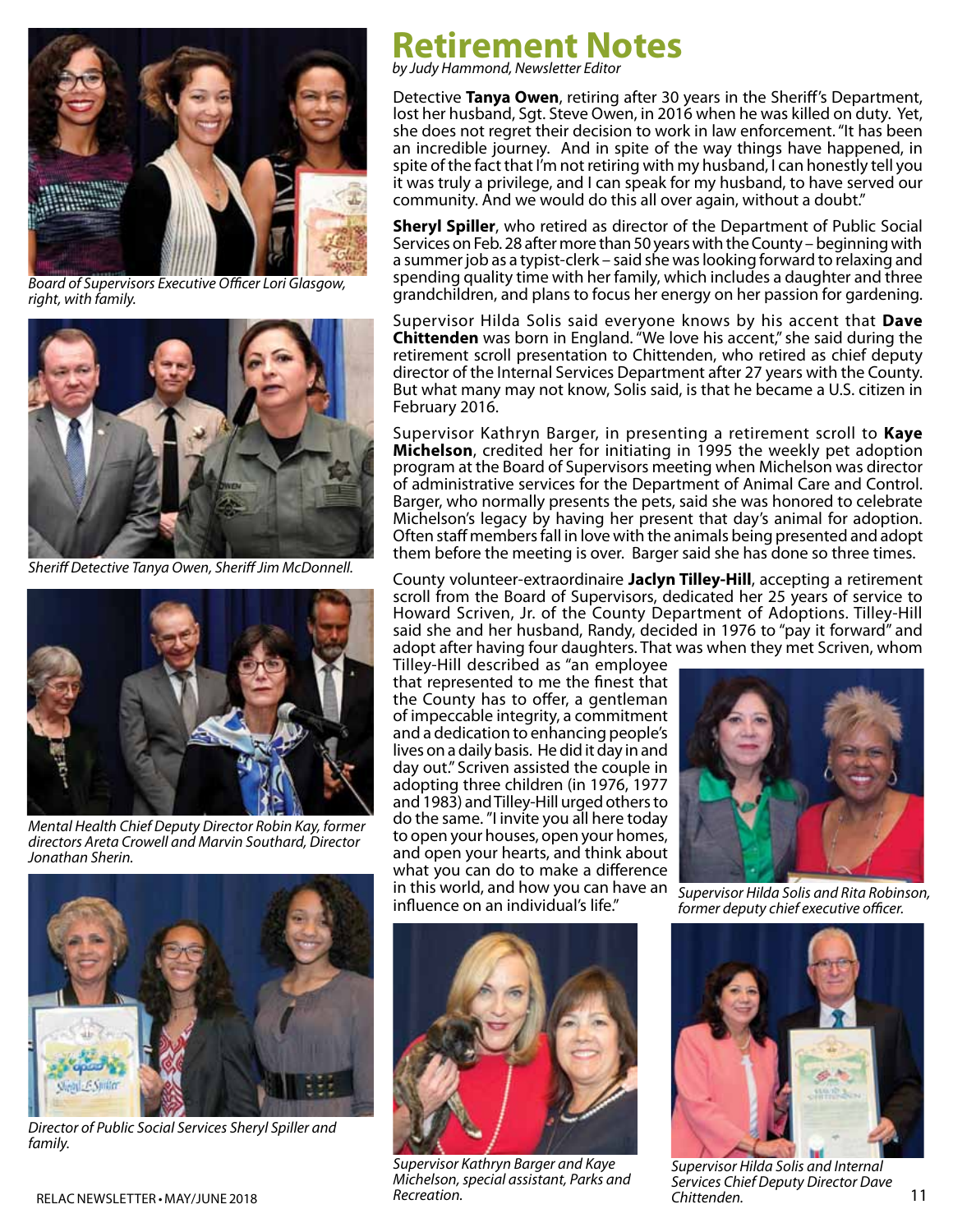







*Jim Matthews Antonia Jimenez Gregg Rademacher Celia Zavala*



#### **RETIREMENTS:**

**Sheryl Spiller**, who in 2012 became the first African-American director of the Department of Public Social Services, with more than 50 years of service, starting as a clerk-typist. **Lori Glasgow**, Board of Supervisors executive officer, former chief deputy to Supervisor Mike Antonovich, after 26 years of service. **Dave Chittenden**, chief deputy director of the Internal Services Department, 27 years of service, including almost two years as acting director. Dr. **Robin Kay**, chief deputy director of the Department of Mental Health, who had served as acting director, with 23 years of service. **Rita Robinson**, 11 years with County, including five as a deputy chief executive officer under former CEO Bill Fujioka and three with Parks and Recreation. **Kaye Michelson**, special assistant to Parks and Recreation Director John Wicker, 38 years of County service. Sheriff's Detective **Tania Owen**, 30 years of service. The Tejon Park Equestrian Arena in Palmdale was recently renamed in honor of Owen's husband, Steve, a sheriff's sergeant who was murdered while on duty in 2016. **Fern Taylor**, head of the cable franchise section in Chief Executive Office, 32 years of service. **Mitchell Katz,** director of the County's Health Agency, granted retirement after serving almost seven years. Katz left the County Jan. 15 to work in New York. **Gail Farber**, former director of Public Works, took a deferred retirement on Feb. 2, with eight years of service. **Jaclyn Tilley-Hill,** 25 years of volunteer County service, including serving as chair of the Grand Jury, the Quality and Productivity Commission, and the Economy and Efficiency Commission. **Helen Parker**, County Counsel's Office, 37 years service.

#### **APPOINTMENTS:**

**Antonia Jimenez**, chief deputy of the Department of Public Social Services since February 2015, named acting director at \$306,333 salary. **Monique King-Viehland**, deputy executive director since

2015 and acting executive director of the Community Development Commission/Housing Authority since October 2017, named executive director at \$230,000 salary, the first woman and African-American to lead the 35-year-old agency. RELAC member **Gregg Rademacher**, who retired as head of the L.A. County Employees' Retirement Association, named chief executive officer of the San Diego City Employees' Retirement System. Dr. **Thomas Garthwaite,** former director and chief medical officer of the Department of Health Services, appointed chairman of the Medical Advisory Board for Ondine Biomedical Inc., a medical device company dedicated to developing non-antibiotic anti-infective therapies for bacterial, viral and fungal infections. **Celia Zavala**, chief deputy of the Executive Office, Board of Supervisors, named acting executive officer at \$244,288 salary. **Tiffany Boyd** appointed to Commission for Children and Families, believed to be the first member who has been in foster care. **RECOGNITIONS**:

Arts for LA, the County's arts advocacy organization, has named a fellowship for cultural policy and research in honor of RELAC member **Laura Zucker,** longtime executive director of the L.A. County Arts Commission who retired in 2017. RELAC member **Jim Matthews**, a Superior Court retiree**,** is a new member of the Steering Committee of the Cabrillo Marine Aquarium, a group of volunteers that interacts with management and the fund-raising arm of CMA, and will assist with newsletter. **COURTS:** 

Former Internal Services Department power plant engineer **Yuri Garabekyan**, 64, sentenced to three years of probation and 500 hours of community service for manipulating county bidding procedures to award contracts to a friend's company.

#### **DEATHS:**

**Joseph Scott III**, 87, communications director for the District Attorney's Office, 2000-2011, and political campaign aide to former Supervisor Kenneth Hahn. **John Lynch Henning**, who began his career as a public defender and retired as a Superior Court judge in 2016. **Paul Benjamin**, longtime member of the County Assessment Appeals Board. Retired Sheriff's Deputy **Steve Belanger**, 52, from injuries sustained when he was shot in the head while on duty in 1994.Former California Supreme Court Justice **Armand Arabian**, 83, a former deputy district attorney, Los Angeles Municipal and Superior Court judge. **Robert Welbourn III**, 80, former juvenile probation officer, deputy district attorney, and member of the Los Angeles County Judicial Procedures Commission. **George Richard Taylor**, 89, division assistant fire chief when he retired from Fire Department in 1983. The Probation Department Baker-to-Vegas team, which placed fifth in the mixed division of the 120-mile foot race, ran in memory of **Stephen Napoli**, 23-year veteran of the department who recently died.



*Jaclyn Tilley-Hill*



*Monique King-Viehland*



*Robin Kay*



*Tiffany Boyd*



*Stephen Napoli*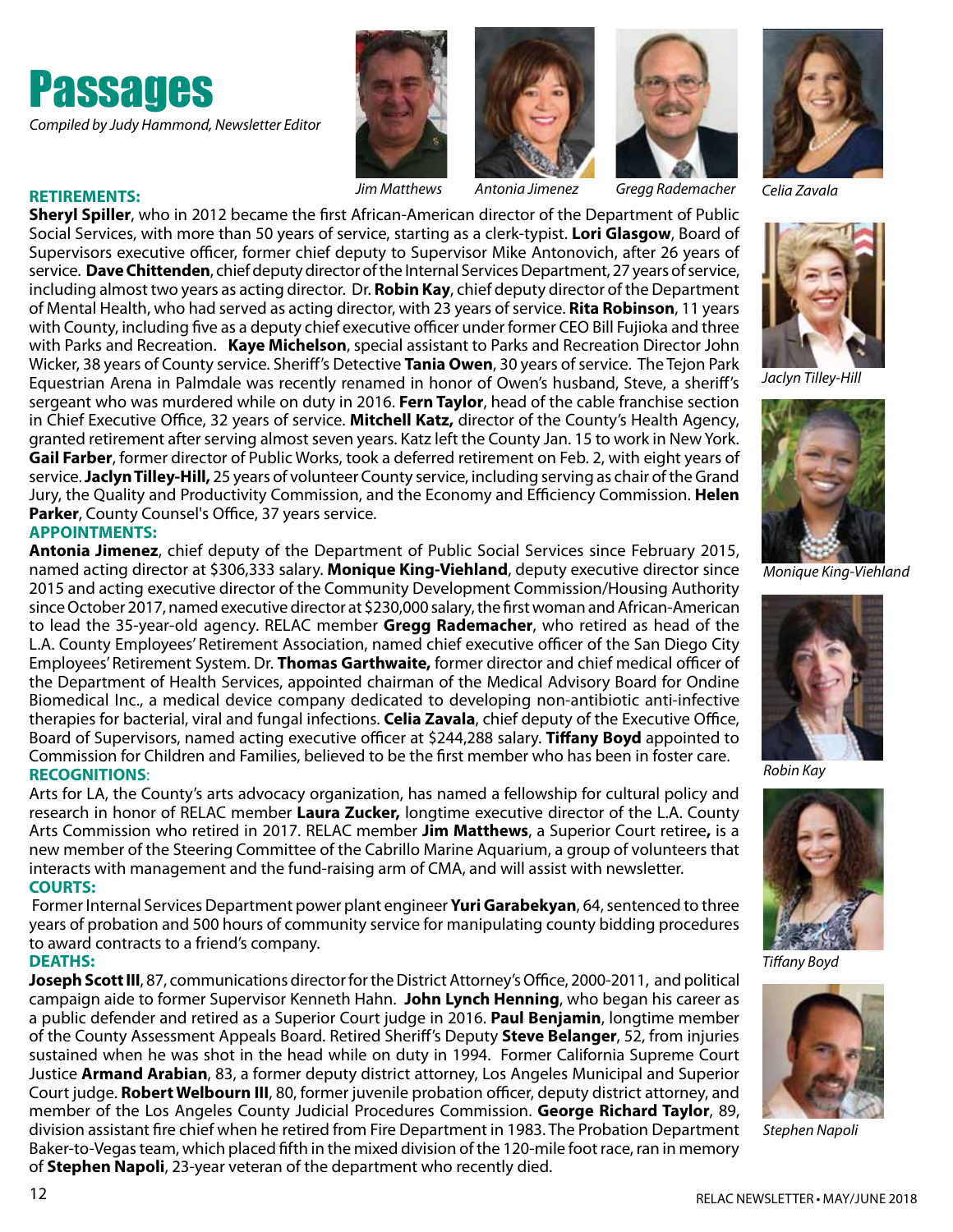#### **Inside LA County** *by Judy Hammond Newsletter Editor*

Supervisors have given the initial go-ahead to replace Gladstones in Pacific Palisades with two restaurants designed by world-renowned architect Frank Gehry and operated by Wolfgang Puck. One restaurant would be casual, the other upscale. Supervisor Sheila Kuehl said the restaurant will be transformed into "*a* 



*world-class, must-see, must-eat dining destination."* Gehry has also been hired to come up with a master plan to restore the 51-mile Los Angeles River. Parks and water bonds will pay for restoration, which could include park space, a pedestrian-equestrian bridge and cafes. Gehry designed Disney Concert Hall and the so-called "Grand" complex now under construction on the County parking lot across from the concert hall.

Kenneth Clayman, who recently served as interim public defender for six months, took issue with an L.A. Times editorial that said the Board of Supervisors had been guilty of "neglect" in overseeing the Public Defender's Office. Quite the contrary, he said in a letter to the editor. During his tenure, he said, the supervisors "nitpicked and placed roadblocks. They impeded and stalled efforts to improve morale." Clayman is one of the critics of supervisors' decision to name Nicole Davis Tinkham, a senior deputy in the County Counsel's Office, as interim public defender, because of her lack of experience in criminal law. "Now the supervisors' perplexing and unprecedented decision to install a team of unequipped civil lawyers to be in charge of the country's largest and greatest public defender's office is appropriately resented and condemned by the offices' lawyers as well as the legal community as a whole and public defenders from throughout the country."

Quite a different perspective of the Board was presented by Lori Glasgow when she retired as executive officer of the Board of Supervisors. She said during private department head meetings, she has heard all say what an honor it is to work for the Board. As for her, she felt it a privilege "to work for five phenomenal individuals…"

Patient wait-times and overcrowding have been markedly reduced at LAC+USC Medical Center after staff implemented a series of no-cost, efficiency measures to improve patient flow. Chief Medical Officer Brad Spellberg, MD, said the efforts should improve patient satisfaction and reduce staff burnout. "It's noteworthy that the hospital achieved these goals with existing staff and without having to purchase new technology, and by improving our processes."

The L.A. Times has sued the County over what it says is "a pattern and practice" of denying access to public records and for asking "exorbitant fees" for information that could prove embarrassing.

Money to pay for the \$270 million renovation of the Los Angeles Memorial Coliseum comes from naming rights, gifts and donations. Thus, when the project is completed next year, the facility will become known as the United Airlines Memorial Coliseum.

The County is offering signing bonuses, student loan repayment programs, relocation expenses reimbursement, and "generous" salaries to attract "mission-driven" medical professionals committed to improving medical care at the jails.

Responding to complaints that the County Fair has become too expensive, officials announced prices would not be raised this year, vendors will offer discount prices for some traditional food items, and there will be no extra charge for special exhibits. Attendance in 2017 dropped by 7 percent to

#### 1.23 million.

The District Attorney's Office charged Sheriff's Deputy Giancario Scotti, 31, with sexually assaulting six female inmates at Century Regional Detention Center in Lynwood.

Supervisors have asked a plan be developed by mid-June to make it easier for minor marijuana convictions to be reduced or cleared. Supervisor Mark Ridley-Thomas says it will make it easier for people to get jobs, housing and financial assistance. "For many, this is the second chance that was due to them, and has been a long time coming," he said.

Supervisors have created a fellowship for graduate students wanting to help end homelessness. Fellows will be placed in offices of Supervisors Sheila Kuehl and Mark Ridley-Thomas, the Department of Mental Health, a L.A. city councilman and the City of Pasadena. It is called the Home for Good Homelessness Policy Fellowship.

A new county ordinance will require health care facilities that serve food to be licensed as food facilities, requiring their kitchens to comply with health and safety standards.

An expansion project at Harbor-UCLA Medical Center includes the first teen psychiatric emergency room in L.A. County.

The mileage of roads in unincorporated territory maintained by the County decreased by 0.19 miles in 2017. It's now 3,185.24 miles.

What's in a name? In 1912 the Board of Supervisors created the Los Angeles County Free Public Library. In 1932 it was renamed Los Angeles County Public Library. Then in 1989 it became the County of Los Angeles Public Library. Supervisors recently renamed the department the LA County Library. Librarian Skye Patrick said the change would simplify the name of the department, making it more memorable and accessible to customers.

The Institute of Museum and Library Services has selected the LA County Library as a finalist for the 2018 National Medal for Museum and Library Service, the organization's highest honor given to museums and libraries.

To receive emergency notifications, register your cellular telephone and landlines at Alert LA County at http://lacounty.gov/emergency/alert-la.

A memorial tree grove has been dedicated in honor of Dr. Martin Luther King, Jr. at the highest point of the Kenneth Hahn State Recreation Area, overlooking downtown Los Angeles.

A new columbarium at LA National Cemetery in West Los Angeles will allow burials once again for veterans and their spouses. The nearest open cemetery is now in Riverside.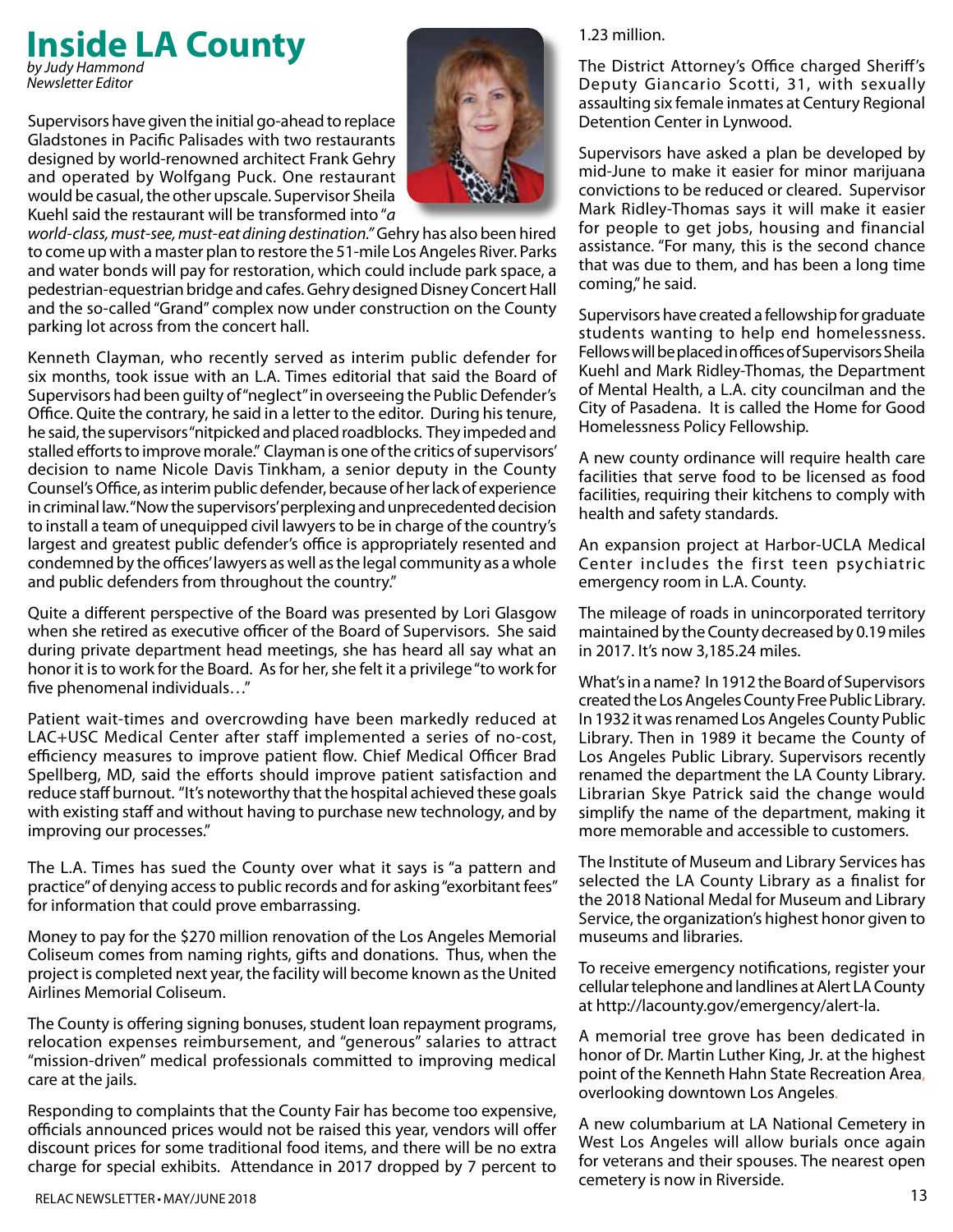## **KAY L. TROTMAN aka "Safari" Kay**

When I retired as human resources director of Child Support Services in January 2006, after 37 ½ years, I had no plans to do anything but travel and enjoy life. The last four years had been full of tragedy, including the sudden loss of my mother, back-to-back deaths of my two brothers, and a severe traffic collision that left me unable to work.

I was so depressed that I felt the only way that I could continue on was to put some distance between me and the memories. I really needed to clear my head. I was losing it – and I really wanted some inspiration to move on in life.

So I took a trip to Tanzania, Africa, alone. At the time, it was the farthest destination from my home in Corona. That is the only reason I picked that destination. I had no inkling about Tanzania, I didn't know what to expect; I just wanted to be away! I wanted a life back. I didn't like what was happening to me.

It was a phenomenal trip and what I realized was that I was not depressed on the trip, and, in fact, I didn't think much about how depressed I was or had been for the past four years.

When I returned, even though the sadness hit me all over again, I had found something that really inspired me. I felt like I had a new lease on life, I felt a life, an experience that I could share with others. I started to think about it daily – what was it, what was the draw? What was it about Africa, about Tanzania, specifically? What kind of business could I do? How could I fit in? How could I incorporate the experience I just had. I needed to know the answers to my questions before I could decide what to do with the "new normal" in my life and how to go about living it.

Having worked most of my County career in part-time travel after work, selling air tickets and packaged tours to Mexico, Hawaii and the Caribbean, I knew that no longer interested me. I was intrigued by Africa! So I took the opportunity to travel to 12 different Africa nations to see what they offered. Since the safari part was uppermost in my mind, I only traveled to safari destinations. It only seemed natural that whatever I would do in the coming years would involve travel.

When I completed that two years of travel, incorporating those 12 African nations, I made a decision. I would form groups and take them to Tanzania. It was Tanzania that awakened me and inspired me, and pretty much saved my life. It was also Tanzania where I discovered a people so friendly that it beckoned me back. The Tanzanians were so warm and welcoming they made me feel like family. Today, as I'm about to celebrate my 10 years in business, I still feel the same. That is now my second home and my second family.

I knew that many travelers would be leery about going to Africa, so I built my niche market around escorting them myself. To date, I have been to Tanzania and other parts of Africa over 60 times, and escorted as many groups. They found just what I found, a spiritual journey that is indescribable, yet beckoned them back again and again. That's why much of my business is repeat business. I have now purchased two safari vehicles, partnered with a local Tanzanian, who is always my driver, to make it a more private, personal and custom experience, often keeping the group at 12 or less.

In 2013 I read an article in the Los Angeles Times entitled "Former Black Panther Patches Together a Purpose in Africa Exile." It was about the founder of an organization that housed 20+ children trying to find a way to take the children to the beach, something they had never seen or experienced. I searched out the organization and the referenced person. We became friends as I defined my purpose and we talked about how we could help each other.

That article and subsequent meeting helped change and redesign the focus of our safaris – when we added the Make a Difference component for our guests, incorporating this village and community program. Together with the safari experience and now the Make a Difference safari, our safaris have grown stronger and more meaningful. The Children's Home survives by donations, and my guests have contributed so much over the years that it has propelled the organization to achieve many things that they might not have been able to do without

our help. The Children's Home is part of our safari family and certainly an integral part of my life, as I am to theirs.

Over the y e a r s w e have raised money to bring tablets to the



children, installed solar in the Children's Home, provided dental care, paid for higher education for several of the older children, and we continue to bring much needed clothing for 21 growing children.

This community outreach program is available for people from all walks of life to sign up to share with the children. Many have participated year after year. We try to keep the cost at a reasonable level, along with our safaris. We want people to travel to Tanzania, and this "'business" has never been about the money, but about the experience, what is offered and what is gained. The mission of my company is to change the focus, the negative stereotype of Africa and its people. It is an awesome experience and most say it's the highlight of the trip, and something no amount of money could match.

I know I have changed what many had previously thought was a dangerous place to go, a place that offered little to nothing, to a most beautiful, productive region that offers so much to so many. I am proud of that, especially when you consider that I certainly never had plans to start any business after retirement. Now I know this region well and have more contacts, seen more properties, and learned much more than I could have ever read in a book, or by just booking it. I get as much pleasure and enjoyment no matter how many times I return. It is always different.

I can't tell you that I can explain the answers to the questions I wanted answered. What is it about Africa, what is the draw, why do so many return time and time again? I do know, and in my heart, I feel it. To explain it is still an indescribable feeling that few can explain.

Even though I work longer and harder than I did before retiring, I am so rewarded by what this new venture has given me, how it changed my life and the lives of others, this great thing that I undertook, not knowing if or what it would become.

 That was 10 years ago September 2008 and, of course, we're having a huge celebration safari in Tanzania in September 2018. What more could I ask for?



RELAC NEWSLETTER · MAY/JUNE 2018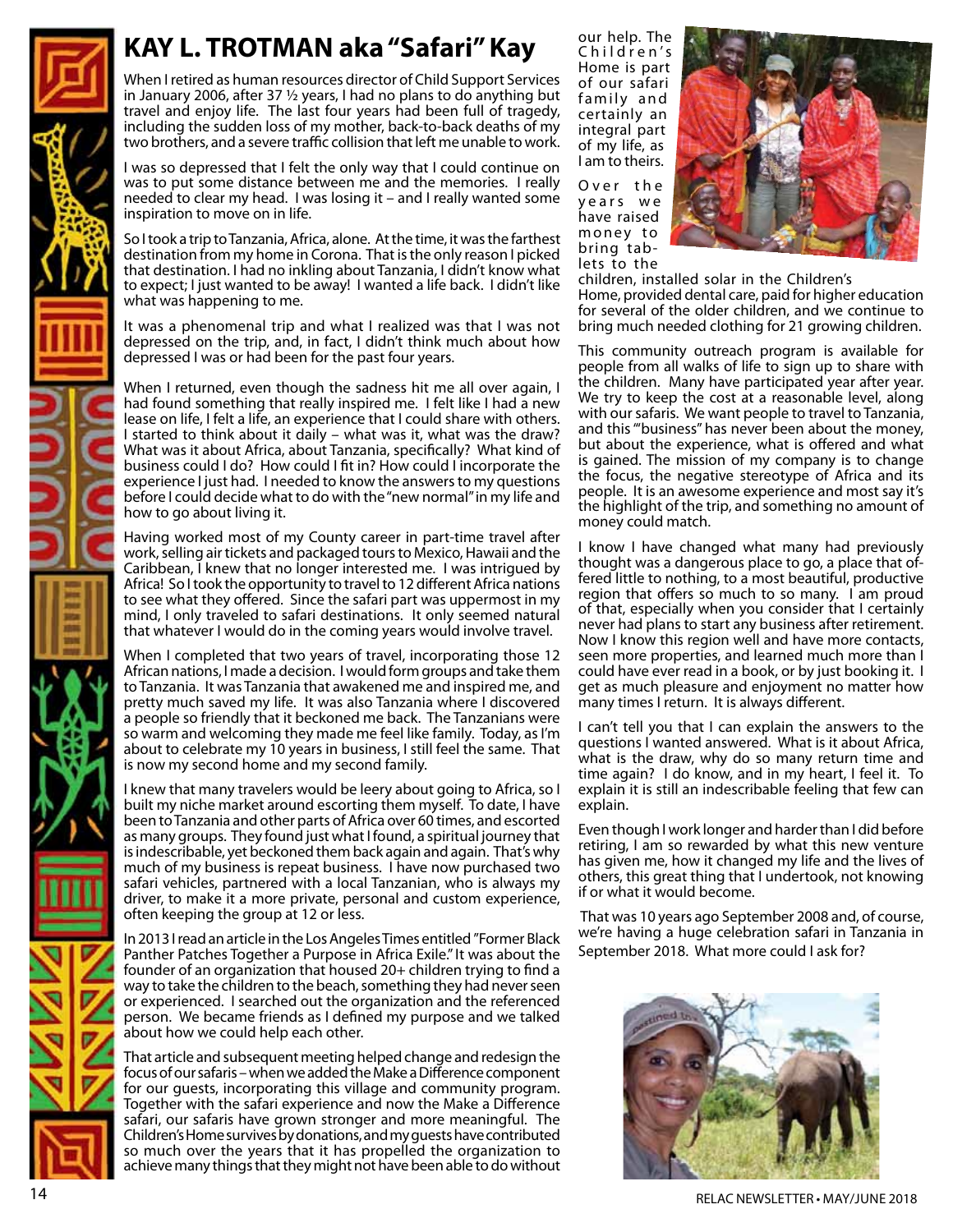*This list includes retired employees, both RELAC members and non-members.*

**IN MEMORIAM**

**Agric. Commissioner/Weights and Measures –** Frank Alvelais **Assessor** – Albert F. Alviar, S. Michael Marasa

**Auditor-Controller –** Paul A. Dow, Rosario P. Escuadro, Harriet Taft **Beaches and Harbors** – John W. Howe, Phillip Sanchez

**Board of Supervisors** – Masako N. Morimoto

**Chief Executive Office** – Warren A. Sayers

**Child Support Services** – Frances R. Perez, Muriel R. Stark**,** Cardelia West

**Children & Family Services –** Jerome H. Ball**,** Cleopatra Balugo, Gordon A. Bowen, Christine E. Campos, Deanne Dorn, Virginia L. Harris, Barbara J. Holland, Percy M. Leblanc**,** Ana D. Lepe, B J. Linton, Ruth Nunez, Mary P. Panish, Joyce L. Ross, Robert G. Teeter, Vivian G. Wiggins, Janice B. Wills, Brenda C. Wright

**Communications** – Elaine E. Feathers, Klaus Haase, Delores A. Hansen

**County Counsel** – Donald K. Byrne, Joe B. Hudgens

**Data Processing –** Peter C. Linares

**District Attorney** – Joseph Scott, Thomas G. Tomka, Maetee Wall **Engineer-Facilities** – Henry G. Luna

**Fire** – Larry A. Anderson, Walter W. Black, Edgar H. Burcham, Lester E. Cotton, Dean S. Davey, Reynold T. Dong, Aubrey G. Farris, W. C. Gerhardt**,** Mark A. Nare**,** John A. Silk, Phillip G. Uhas, Billy F. Washington, William B. Ward, Allen A. Watts, Terry C. Welsh, John I. Werner

**Flood Control District –** Joseph G.Vieyra

**Harbor/UCLA Medical Center** – Abbasi J. Akhtar, Lea Almaraz, Lorna M. Caderao, Olga Y. Chung, Emma A. Reyes, Beverly F. Simon, Constance G. Sundin, Sandra Urasaki, Takae Watanabe

**Health Services Administration** – Joseph E. Brown, William L. Colvin, Elfredia L. Dailey, June P. Dixon, Lupe Gallegos, Asaichi S. Hieshima, Cheue Y. Kuo, Marie A. Pierce, Charles H. Powell, Miyuki A. Takeda, Patricia L. Wohlford

**Internal Services** – Enrique Cervantes, James C. Gilbert, Thomas C. Herbert, Rose Herrera, Mose Howard, Elso K. Kanagawa, John C. Linder, Renee L. Moore-Higgin, Gilbert G. Saiza, John W. Sims, Thomas J. Torske, Kenneth L. Worsham

**Juvenile Court Health Services** – Elene Wentz

**King/Drew Medical Center** – Ruby L. Barlow, Georgiana C. Felix, Vivian A. Wair

**LAC+USC Medical Center** – Sancha G. Alaan, Stella Armijo, Erma Barbarin, Horace Blanton, Bertram F. Carpenter, Subash C. Chabra, Ruth A. Cooper, Ted L. Esters, Josephine S. Garcia, Charles E. Givens, Isabel Gomez, Daniel A. Grabski, Cecilia A. Gunkle, Maggie B. Johnson, Alice Madrid, Linda R. McDaniels, Maxson Mills, John G. Mohler, Cira J. Montesino, Debra L. Moss, Manuela Navarrete, Van T. Nguyen, Maryann Penn, Maria C. Quezada, Virginia Rebulloso, James Richmond, Mary E. Robison, Rebeca Ruiz, Adela Talamantez, Angeline A. Tancredi, Thelma E. Tolhurst, Daisy L. Yates, Julia L.Yeldell

**Mechanical** –Hilario S. Mendez,James L. Perry Jr, William B. Sinks, Lawrence H. Wilson

**Medical Examiner-Coroner** – James C. Dunham

**Mental Health** –Ellen L. Adams, Hatice Blanda, H R. Brickman**,**  George W. Franklin, Evalyn Goldberg, John Guido, Santiago R. Mendoza, Shirley Richardson, Zellastine Smith**,** Catherine A. Stovall, Susan Yamashiro

**Museum of Natural History** – Walter L. Duffy, Cathy McNassor **Olive View/UCLA Medical Center** – Mary K. Belmar, Philomena S. Charan, Luz M. Galvez, Thelma M. McKee, Louise A. Phillips, Viswanatham Piratla, Alvin Rascoe, Elizabeth B. Rundo, Laura E. Servera

**Parks & Recreation** – Anthony Angulo, Salvador Barcenas, Esperanza Gonzalez, Stephanie Jackson, William J. Pacifico, Michael G. Washburn

**Probation** – Trudy L. Almaleh, Chester M. Bias, Barry R. Goldman, Alan Hayward, Jackson Helton, Allen Millender, Andrew M. Nua, Richard T. Regalado, Roberto Rios, Michael L. Schaffer, Lewis R. Wanzer, Cecil N.Wells, Alma M. Wong, Yok-King Wong, George P. Zeliff

**Public Defender –** Cheryl D. Cornell, Linda Diaz, Alfred Pine **Public Health Program** – Gloria Bianco, Tomi Kuwayama **Public Safety –** Ronald A. Workman

**Public Library** – Gloria Cawthorn, Karen L. Jefferson, Eileen M. Tokar **Public Social Services** – Luis R. Aguirre, Barbara I. Allen**,** Leonides N. Aurea, Rosario Balbas, Helen L. Buchanan, Robert L. Burgess, Laverne Byrd, Gladys G. Ceballos, Joanne T. Chris, Mildred C. Cummings, Nadia G. Daoud, Betty L. Davis, Gloria Delgado, Lonita E. Dubliclay, Sidney A. Ellis, Edith Fellman, Sandra Fields, Caroline Garcia, Beatrice H. Goldblatt, Maxine M. Hays, Stephen A. Jett, Dorothy R. June, Ruth L. Karns, Onalee Kuziara, Maxine M. Lamparello, Elisa S. Laurente, Kathryn R. Leathem, Gloria T. Lewis, Mark E. Linck, Cora E. Mccasker, Elpidia McFarlane, Dorothy M. McKeever, Caridad Mendez, Margaret Monreal, Robert E. Murray, Cysynthia A. Nelson, Marjorie B. Nicholson, Pearl F. Pondel, Minnie L. Randall, Shelly D. Range, Rose M. Roberts, Jose Romero, Donna Roseman, Charlotte A. Savee, Manuela L. Suarez, Jose S. Timbol, Tam T. Tran, Kenneth W. Tyler, Emil M. Svensson, Lucy F. Zavala

**Public Works –** Donald L. Banks, Maurine Chow**,** Alan B. Fernandes**,**  Barry R. Greenberg**,** Krikor D. Hakimian, Theodore B. Kovach, Frank G. Kozik, Rudolph E. Liggins, Andrew B. Mazor, Kenneth L. Moore, Louis V. Muto, Alfred C. Nanez, Larry P. Pikop, William J. Redden, Gordon E. Sharp, Robert M. Sosnowski, Oscar V. Valenzuela, Charles L. Watson Jr.

**Rancho Los Amigos Hospital** – Patricia A. Gray-Eseigbe, Mary L. Green, Donald R. Jason, Alice L. Leguie, Mae M. Plank, Evangeline C. Quintana, Edith Sgritta

**Reg.-Recorder/County Clerk** – Charles Ainscough, Edgar H. Cole**,**  Victoria E. Domingo, Rosalva De La Pena, Linda J. Johnson

**Sheriff** – David P. Adams, Steven E. Belanger, James H. Bolander, Bobby L. Branam, Patricia A. Castor, Jame D. Cenderelli, Edward H. Connelly, Fred L. Dailey, Rebecca K. De Veres, Samuel H. Douglas, David L. Ellis, Richard R. Gallian, Ralph H. Gatewood, Lewis Goodman, Leo Green, Bettye R. Hamonds, Sharon K. Jackmon, Roy L. Jones, Lawrence R. Kline, Gary I. Kotler, John C. Larkin, Thomas F. Lonergan, Kenneth W. Lorts, Esperanza B. Macias, Maria L. Magdaleno, Robert V. Maier, Monique M. Mainferme, Charles G. Mc Divett, Robert L. Mcpherson, Harold T. Meyers, Ricky A. Myers, Stuart A. Reed, Loren H. Reeves, Kurt M. Singer, Julius E. Tabb, Margaret Tedrow, Thomas H. Troyer, Robert W. Whelan, Harold W. White, Delois Williams, Agnes M. Yonai

**So. Cal. Air Pollution Control –** George J. Betzler

**South Coast Air Quality Control Dist.** – Armando Lopez

**Superior Court/County Clerk** – Claudia V. Adkins**,** Rebecca E. Aguilar,Carolina G. Catle**,** Richard B. Colby, Mike Chavarela, Gyrome Forman, Ross M. Klein, Gloria M. Postel, Carole S. Moore, Sally L. Miller, Terry E. Newton, Patricia L. Pena**,** John E. Spaeth, Noriko Yoshihar

**Treasurer & Tax Collector** – James T. Hodges

**Workforce Dev., Aging & Comm. Svcs.** – Rockwell Ames **Department Not Designated** – Douglas C. Adkins, Antonio Barreto, Phyllis A. Cunningham, Joan Harms, Edward H. Harter, Arthur A. Peters, Grace L. Phipps, Susanne E. Porter, Robert B. Longway, Vincent A. McLaughlin, Jimmye E. Ramsey, George I. Taylor, James F. Smith, Gilbert R. Woods, Alan W. Yee